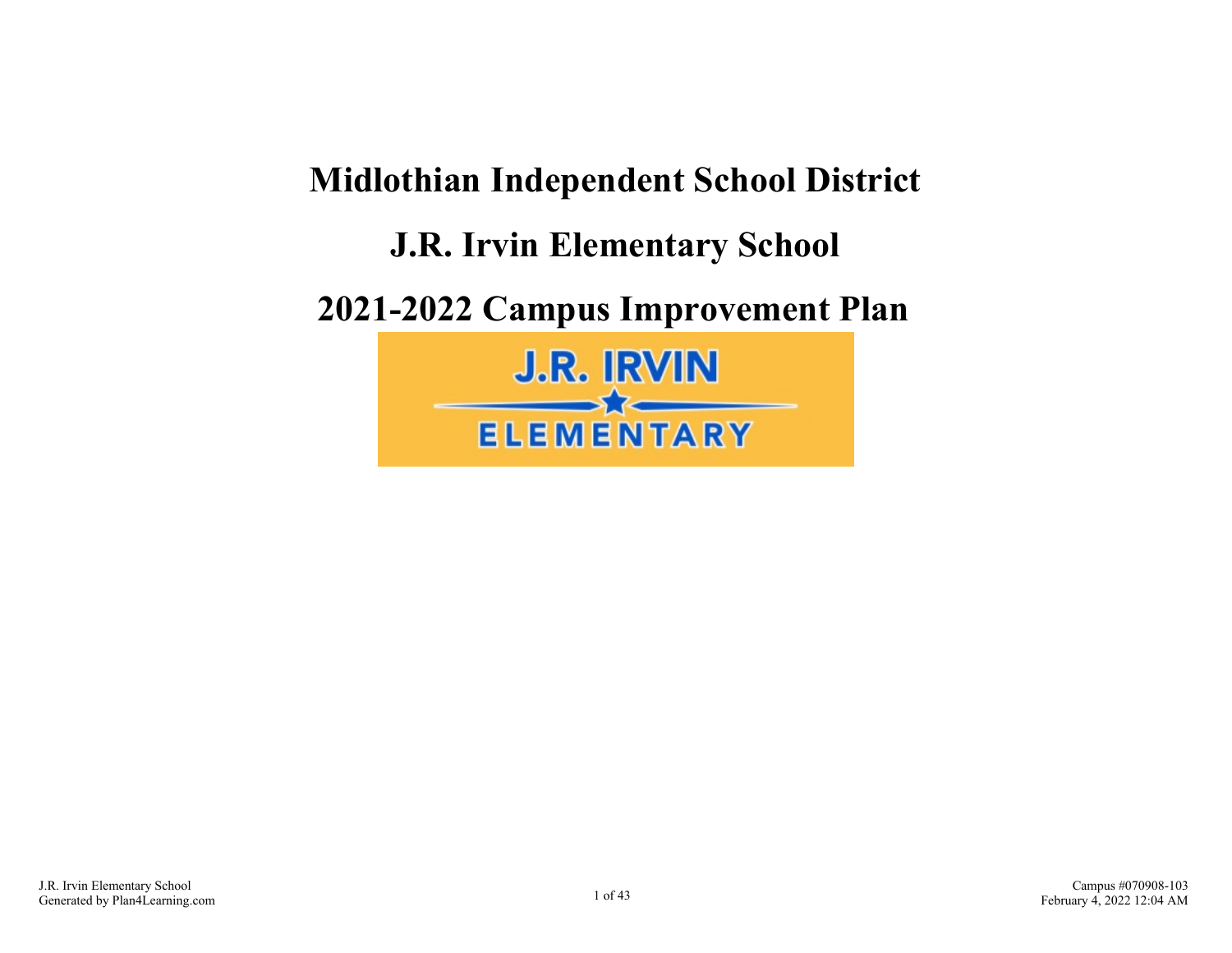### **Mission Statement**

We value every student, creating an environment for all to be successful!

### **Vision**

What begins here empowers our innovative thinkers to impact the world.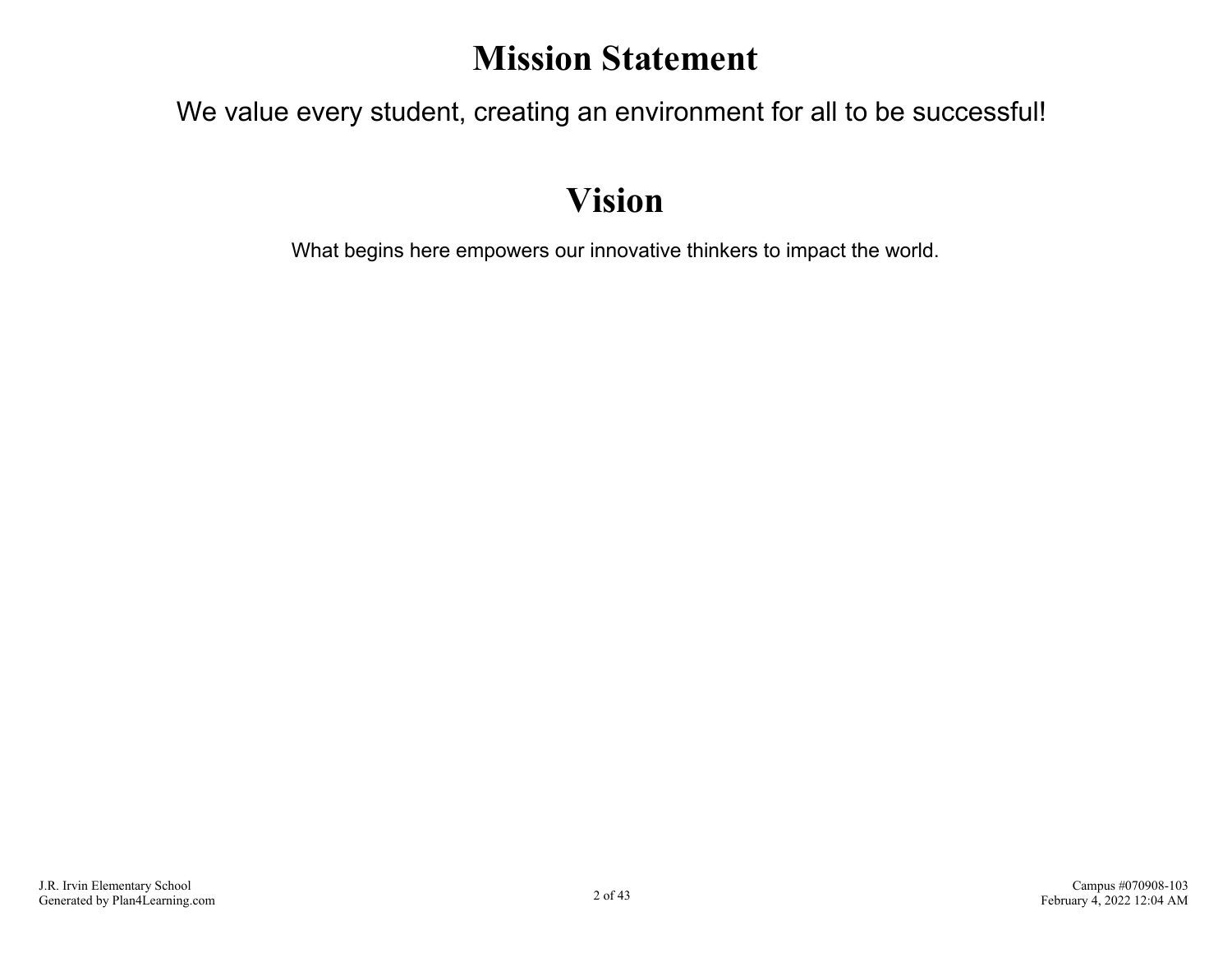### **Table of Contents**

| Comprehensive Needs Assessment                                                                                                                     |    |
|----------------------------------------------------------------------------------------------------------------------------------------------------|----|
| Demographics                                                                                                                                       |    |
| J. R. Irvin Elementary serves 686 EE (Early Education) through 5th grade students.                                                                 |    |
| <b>Student Learning</b>                                                                                                                            |    |
| School Processes & Programs                                                                                                                        |    |
| <b>Priority Problem Statements</b>                                                                                                                 |    |
| Comprehensive Needs Assessment Data Documentation                                                                                                  | 10 |
| Goals                                                                                                                                              | 12 |
| Goal 1: Design innovative learning environments while increasing academic rigor through aligned teaching and learning.                             | 13 |
| Goal 2: Develop a comprehensive staffing plan to foster innovation, effective communication and a high performing culture throughout the district. | 22 |
| Goal 3: Provide a safe and secure learning environment that supports the social and emotional well-being of our school community.                  | 25 |
| Goal 4: Facilitate budget process and building designs through allocated district resources that foster flexible and innovative learning spaces.   | 29 |
| Goal 5: Provide support and resources to cultivate customization and personalization through blended learning opportunities.                       | 32 |
| Goal 6: Build a strong foundation of the MISD culture through communication and engagement to empower all stakeholders.                            | 35 |
| <b>State Compensatory</b>                                                                                                                          | 39 |
| Budget for J.R. Irvin Elementary School                                                                                                            | 40 |
| Personnel for J.R. Irvin Elementary School                                                                                                         | 40 |
| Title I Personnel                                                                                                                                  | 40 |
| 2021-2022 Site Based Decision Making Team                                                                                                          | 41 |
| Addendums                                                                                                                                          | 42 |
|                                                                                                                                                    |    |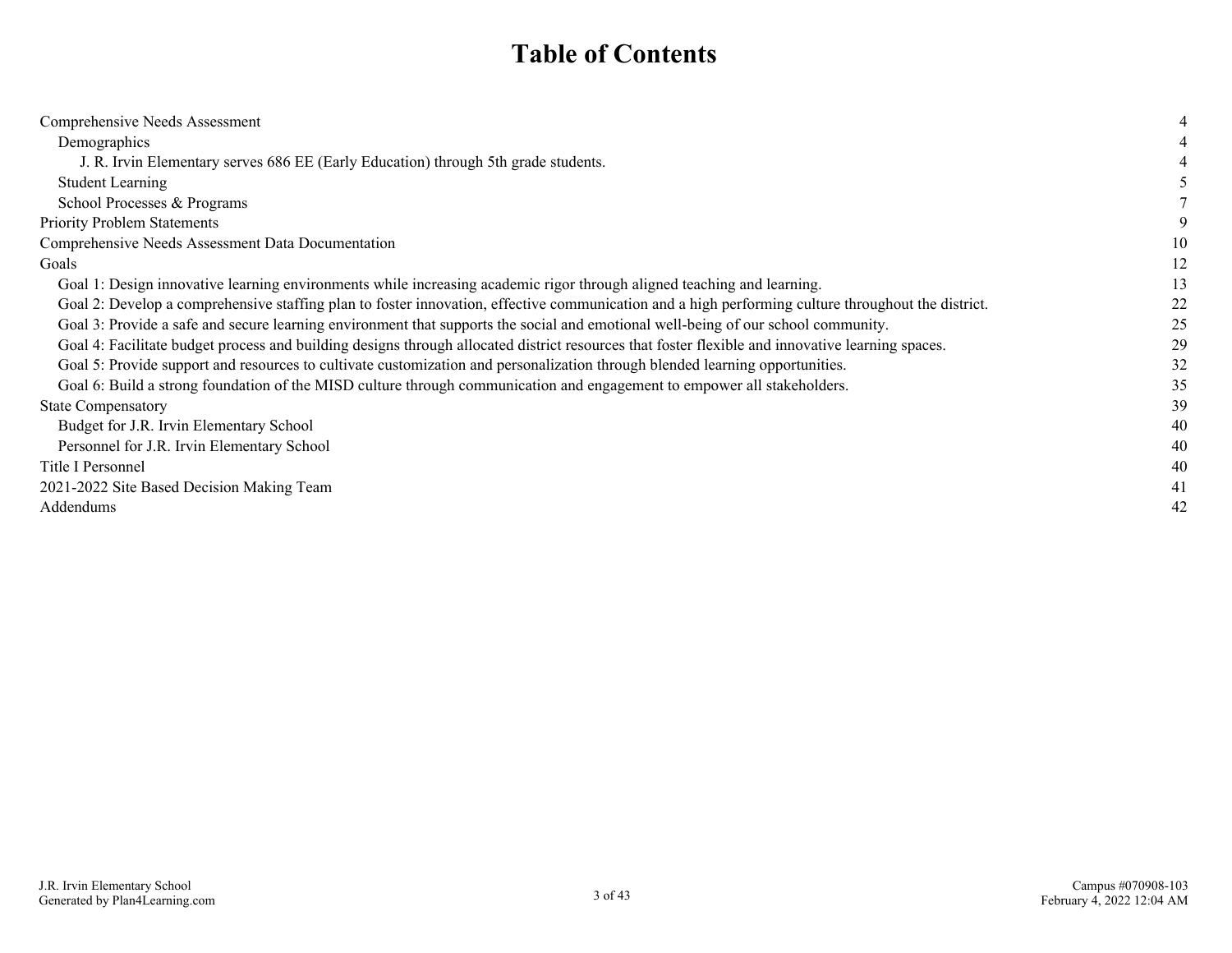### **Comprehensive Needs Assessment**

### <span id="page-3-0"></span>**Demographics**

**Demographics Summary**

#### **J. R. Irvin Elementary serves 686 EE (Early Education) through 5th grade students.**

American Indian or Alaskan Native -0.7%

Asian or Pacific Islander- 0.8%

Black, not of Hispanic origin- 15.74%

Hispanic- 23.76%

White, not of Hispanic origin- 73.47%

2 or more Races- 9.04%

Econmically Disadvantaged- 35.42%

Special Education- 16.47%

Attendance Rate =  $92.73\%$ 

*Irvin is a Title I School Wide Program campus and receives State Compensatory Education (SCE) funds.*

*Campus staff with masters degrees: 30%* 

#### **Demographics Strengths**

Irvin experienced an increase of student enrollment during the 2021-2022 school year.

STAAR Performance highlights:

4th grade special education reading: 63.64%

4th grade special education math: 72.73% J.R. Irvin Elementary School Generated by Plan4Learning.com 4 of 43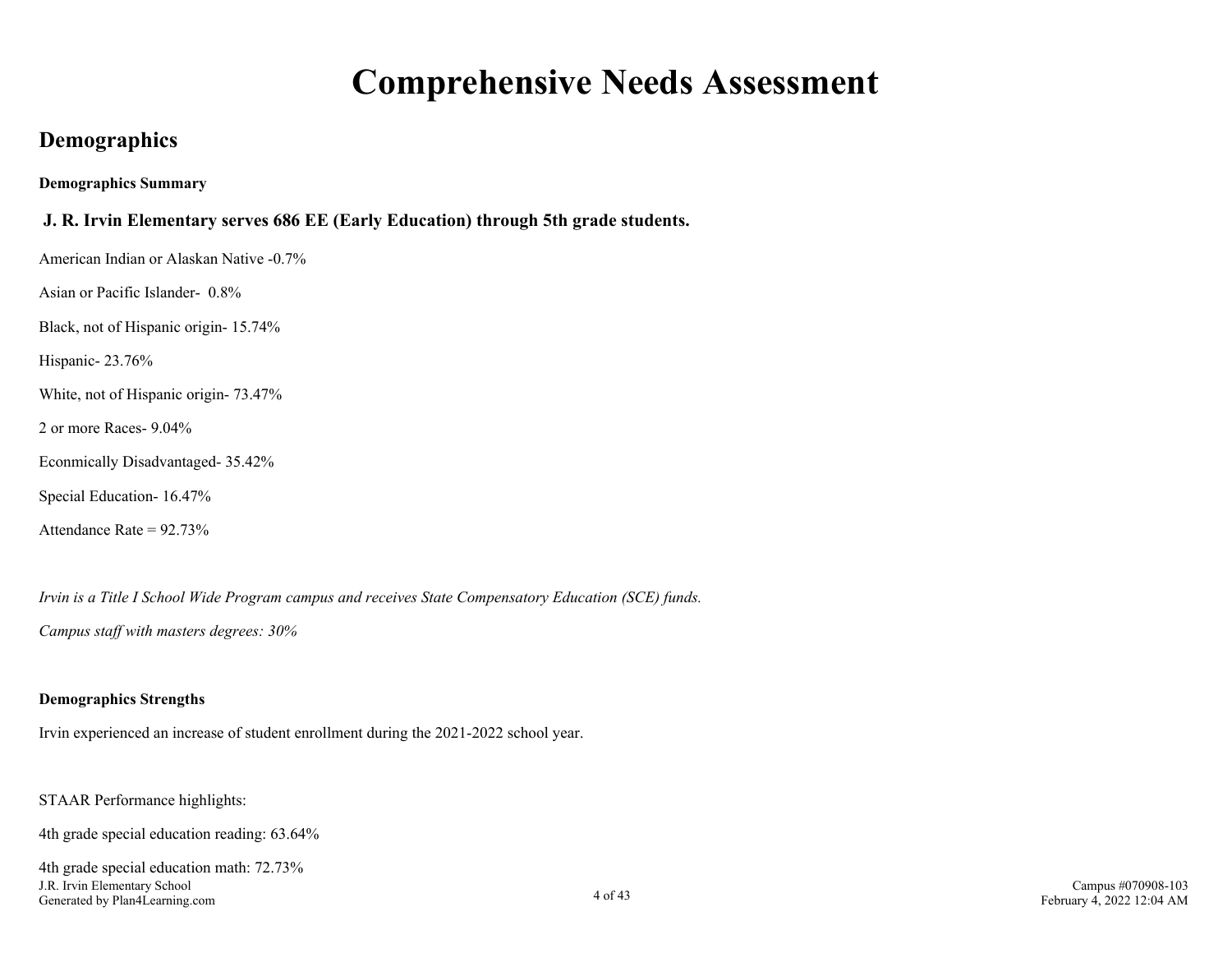4th grade special education reading and math Meets and Masters: 45.45%

Fourth grade special education students out performed the state averages in both reading and math.

Fourth grade out performed the state averages in the math and reading.

African American students out performed the state averages in 3rd grade math.

Econonmically Disadvantaged students out performed the state average in math and reading.

#### **Problem Statements Identifying Demographics Needs**

**Problem Statement 1:** The demographics of the campus staff does not reflect that of the student body **Root Cause:** lack of diverse candidates and applicants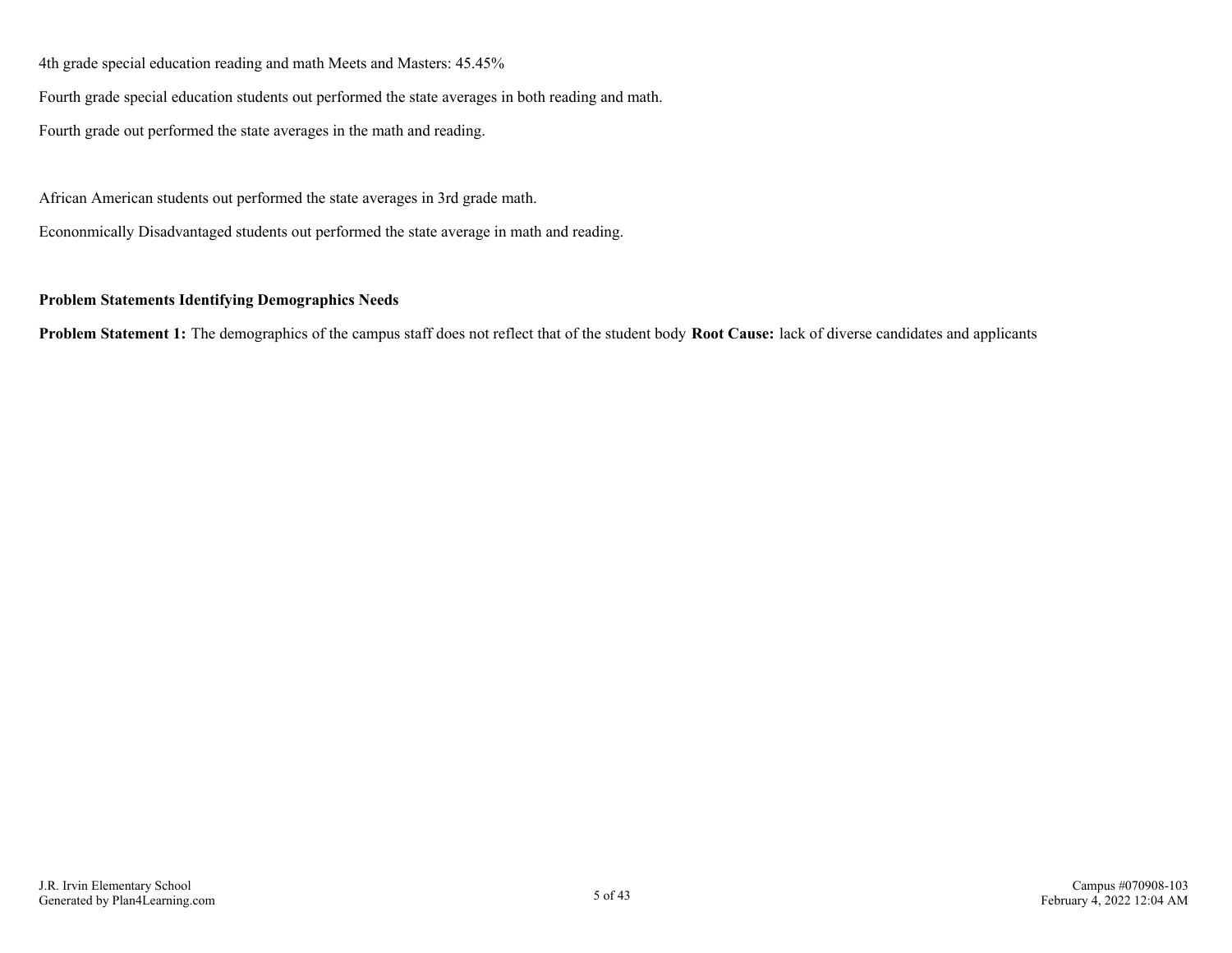### <span id="page-5-0"></span>**Student Learning**

#### **Student Learning Summary**

Irvin is committed to creating an engaging learning environment where all students can be successful. The STAAR test identified targeted areas of focus based on assessment scores. Although our African American populations were above the state average in 3rd grade reading, they scored the lowest in our subgroups. The same pattern was identified in 4th grade math. Due to COVID, we expected to see achievement gaps and have created goals to target those needs.

#### **Student Learning Strengths**

#### 2018-2019

State accountability ratings are based on three domains: Student Achievement, School Progress, and Closing the Gaps. The campus received an overall accountability rating of B.

#### 2019-2020

|           | Reading    |        |                |            | Math         |                |            | Writing |                | <b>Science</b> |       |                |
|-----------|------------|--------|----------------|------------|--------------|----------------|------------|---------|----------------|----------------|-------|----------------|
|           | Approaches | Meets  | <b>Masters</b> | Approaches | Meets        | <b>Masters</b> | Approaches | Meets   | <b>Masters</b> | Approaches     | Meets | <b>Masters</b> |
| 3rd grade |            |        |                |            |              |                |            |         |                |                |       |                |
| Irvin     | 81%        | 51%    | 19.78%         | 82.42%     | 47.25%       | 21.98%         |            |         |                |                |       |                |
| State     | 68         | 38     | 19             | 61         | $ 30\rangle$ | 14             |            |         |                |                |       |                |
| District  | 78.06      | 51.13  | 25.48          | 78.6       | 50.08        | 26.67          |            |         |                |                |       |                |
| 4th grade |            |        |                |            |              |                |            |         |                |                |       |                |
| Irvin     | 75%        | 44.32% | 25%            | 84.27%     | 57.30%       | 37.08%         | 68.13%     | 35.16%  | $.69\%$        |                |       |                |
| State     | 63         | 36     | 18             | 58         | 35           | 21             | 53         | 26      | ıχ             |                |       |                |
| District  | 75.47      | 48.91  | 25.93          | 80.8       | 60.06        | 43.16          | 67.59      | 36.42   | 11.42          |                |       |                |
| 5th grade |            |        |                |            |              |                |            |         |                |                |       |                |
| Irvin     | 80%        | 52%    | 40%            | 73%        | 45%          | 24%            |            |         |                | 75%            | 41%   | 19%            |
| State     |            |        |                |            |              |                |            |         |                | $\vert 61$     | 30    | 12             |
| District  | 84.67      | 58.45  | 41.4           | 85         | 59.17        | 36.67          |            |         |                | 76.57          | 42.26 | 17.15          |

3rd grade:

\*scored above the district and state averages in math and reading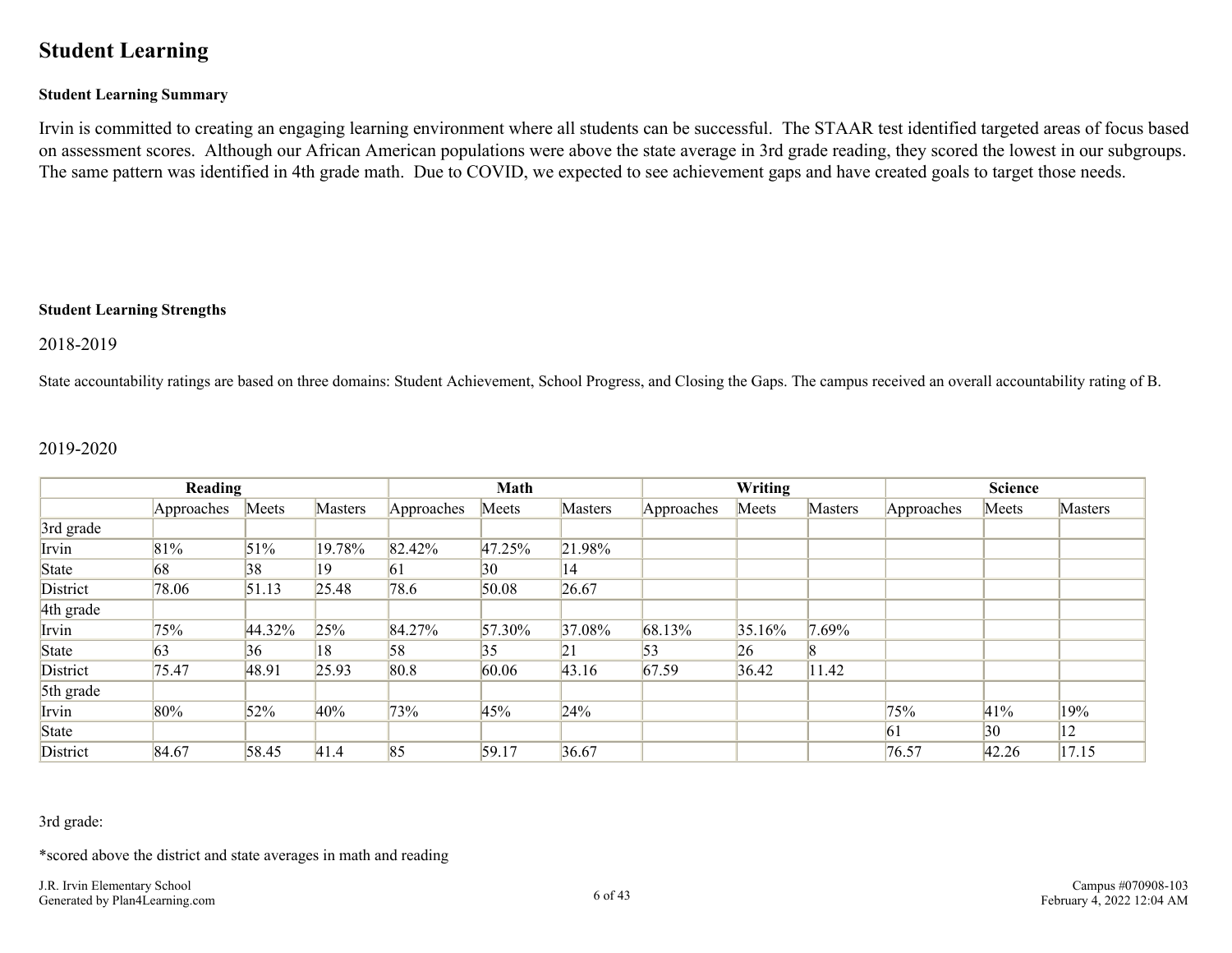\*scored above the state in Meets for reading and Meets/Masters for math

#### 4th grade:

\*4th grade math scored above the state in reading, math, and writing

\*scored above the state for Meets/Masters in reading, Meets/Masters in math, Meets/Masters in writing

#### 5th grade:

\*scored above the state in Science

\*scored above the state in science for Meets/Masters

#### **Problem Statements Identifying Student Learning Needs**

**Problem Statement 1:** Writing continues to be an area of focus due to STAAR assessment scores **Root Cause:** Writing across the curriculum will remain a focus to maintain and increase this progressive measure.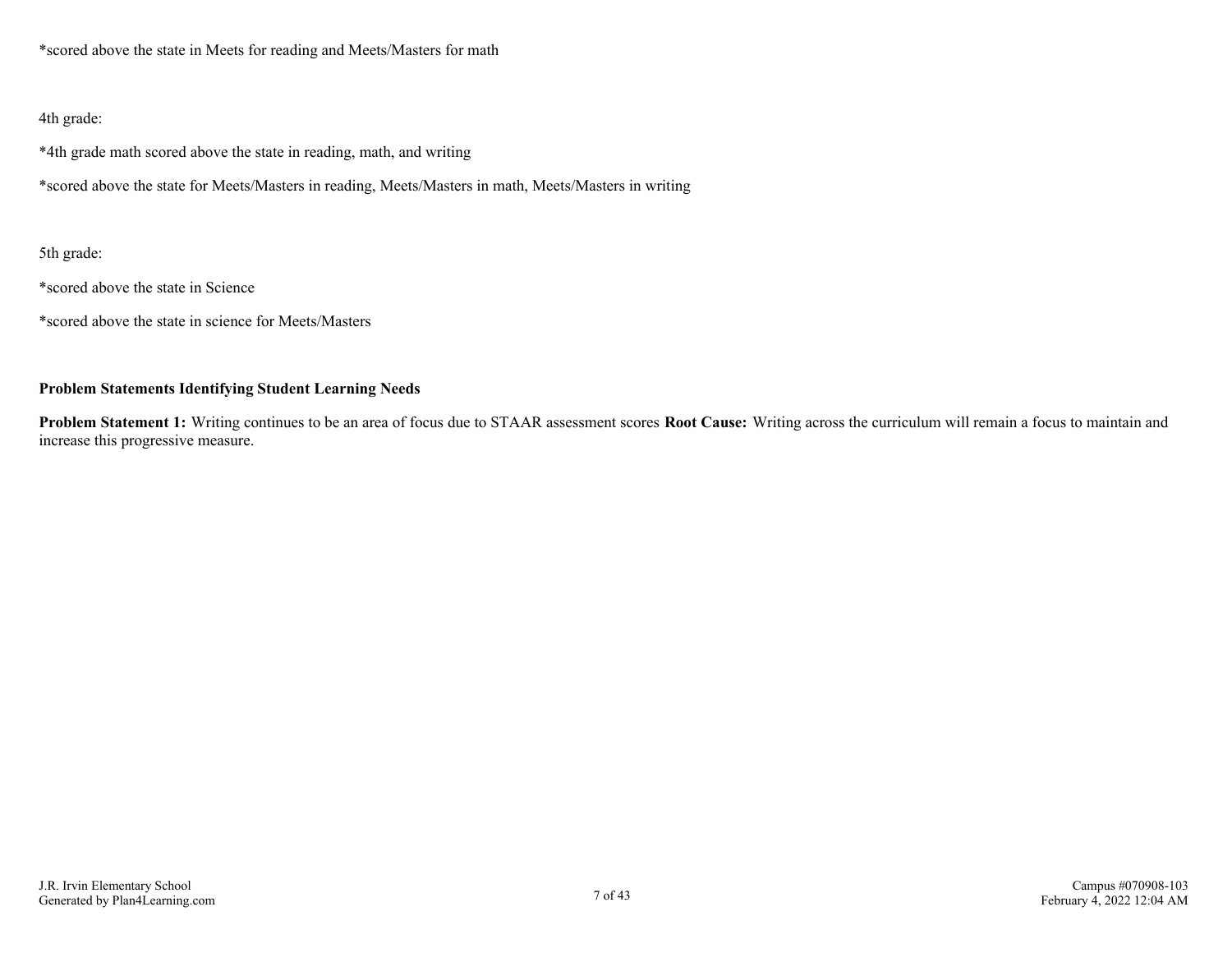### <span id="page-7-0"></span>**School Processes & Programs**

#### **School Processes & Programs Summary**

Instructional/Curricular:

TEKS Resource System

iPlan Days

PLC's

Wonders Curriculum

Targeted Support Strategies

iCoach support and coaching

#### Personnel/Organizational/Administrative:

MISD Mentoring program

Coaching plan for new teachers

Humanex for hiring staff

New teacher orientation

High quality technology and technological support

#### **School Processes & Programs Strengths**

Campus iCoach and support of special education staff

Consistent RTI timeframe

Chart TEKS mastered to address gaps and progress monitor

Effective use of campus support/resources (personnel)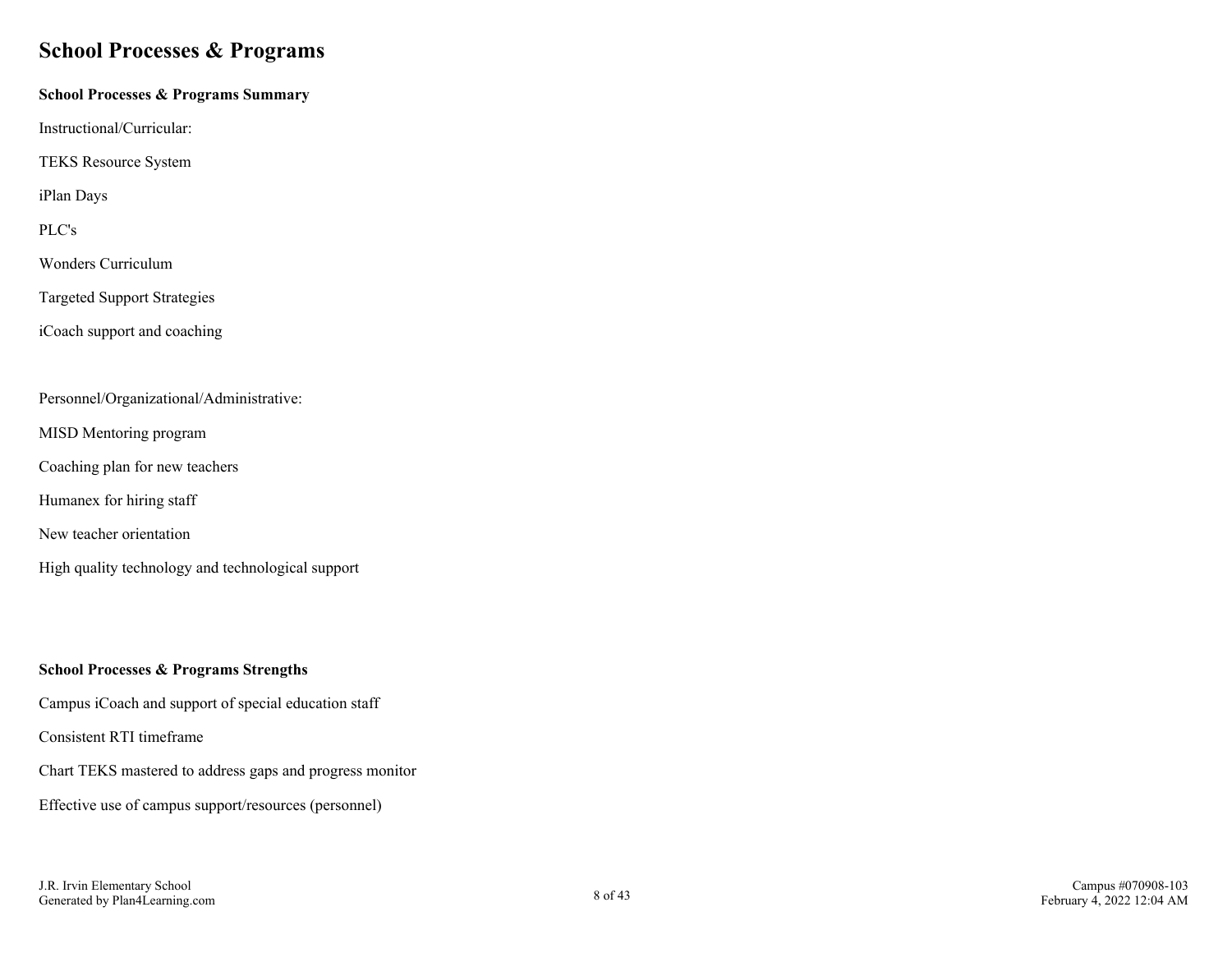#### **Problem Statements Identifying School Processes & Programs Needs**

**Problem Statement 1:** All stakeholders did not have a full understanding of the TTESS rubric and processes **Root Cause:** Lack of full implementation and comprehensive campus planning development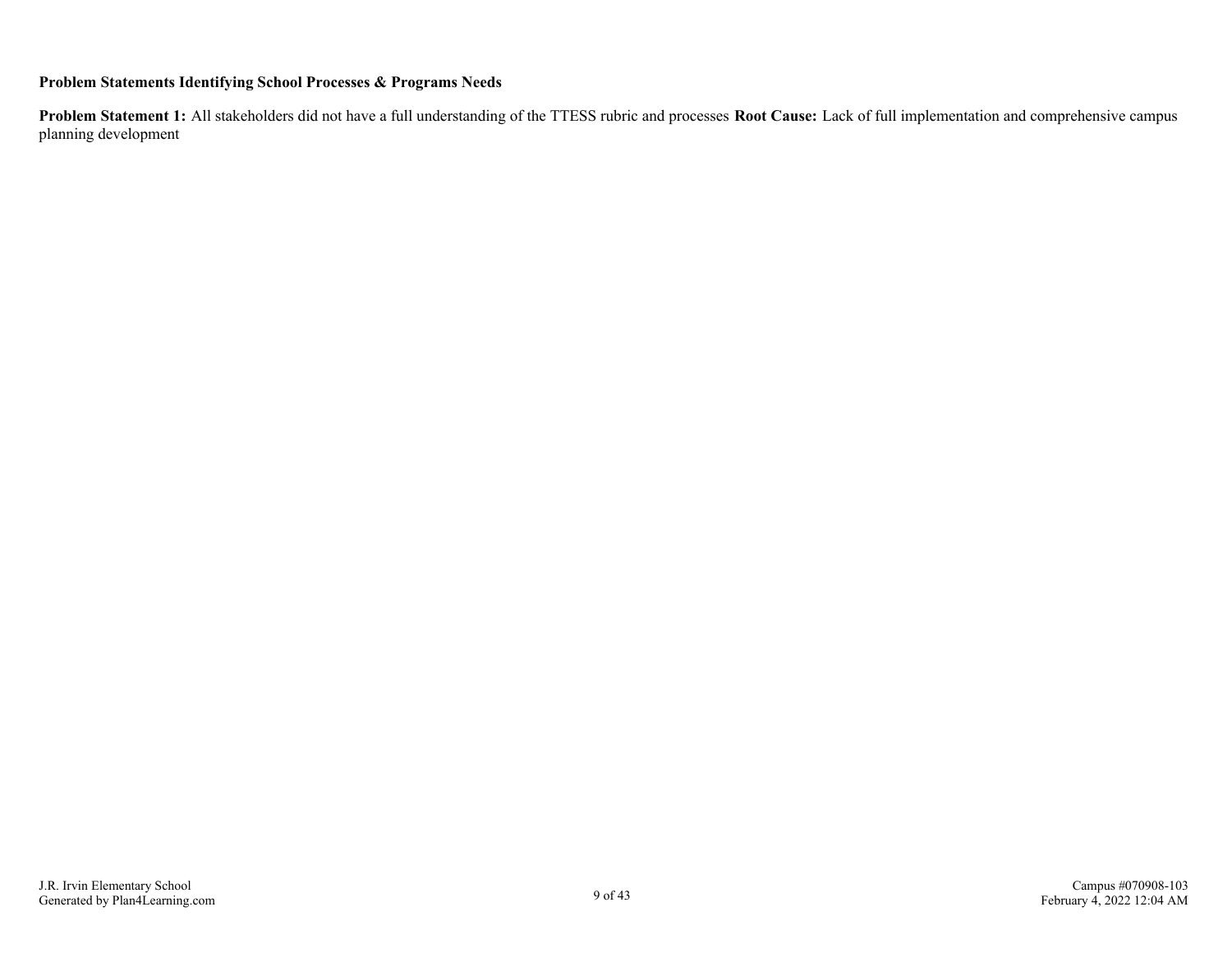<span id="page-9-0"></span>**Priority Problem Statements**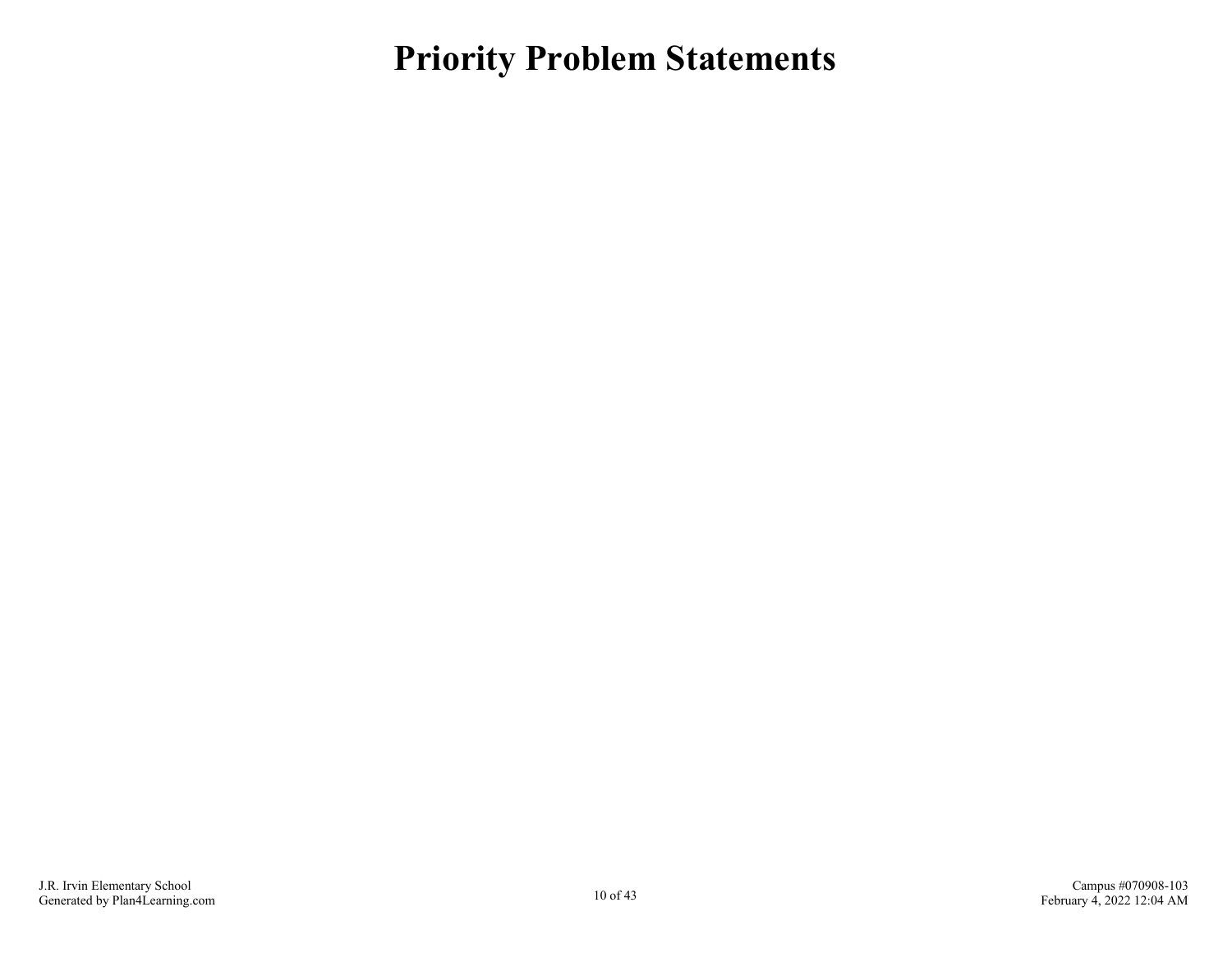## **Comprehensive Needs Assessment Data Documentation**

<span id="page-10-0"></span>The following data were used to verify the comprehensive needs assessment analysis:

#### **Improvement Planning Data**

- District goals
- Campus goals
- HB3 Reading and math goals for PreK-3
- HB3 CCMR goals

#### **Accountability Data**

- Texas Academic Performance Report (TAPR) data
- Student Achievement Domain
- Student Progress Domain
- Closing the Gaps Domain
- Effective Schools Framework data
- Comprehensive, Targeted, and/or Additional Targeted Support Identification data
- Targeted support Identification data
- Accountability Distinction Designations
- Federal Report Card Data
- RDA data

#### **Student Data: Assessments**

- State and federally required assessment information
- State and federally required assessment information (e.g. curriculum, eligibility, format, standards, accommodations, TEA information)
- (STAAR) current and longitudinal results, including all versions
- State of Texas Assessments of Academic Readiness (STAAR) current and longitudinal results, including all versions
- STAAR released test questions
- Texas English Language Proficiency Assessment System (TELPAS) and TELPAS Alternate results
- Texas Primary Reading Inventory (TPRI), Tejas LEE, or other alternate early reading assessment results
- Local diagnostic reading assessment data
- Local benchmark or common assessments data
- Running Records results
- Observation Survey results
- Istation Indicators of Progress (ISIP) reading assessment data for Grades PK-2
- Prekindergarten Self-Assessment Tool
- Texas approved PreK 2nd grade assessment data
- Texas approved Prekindergarten and Kindergarten assessment data
- State-developed online interim assessments
- Grades that measure student performance based on the TEKS

#### **Parent/Community Data**

• Parent surveys and/or other feedback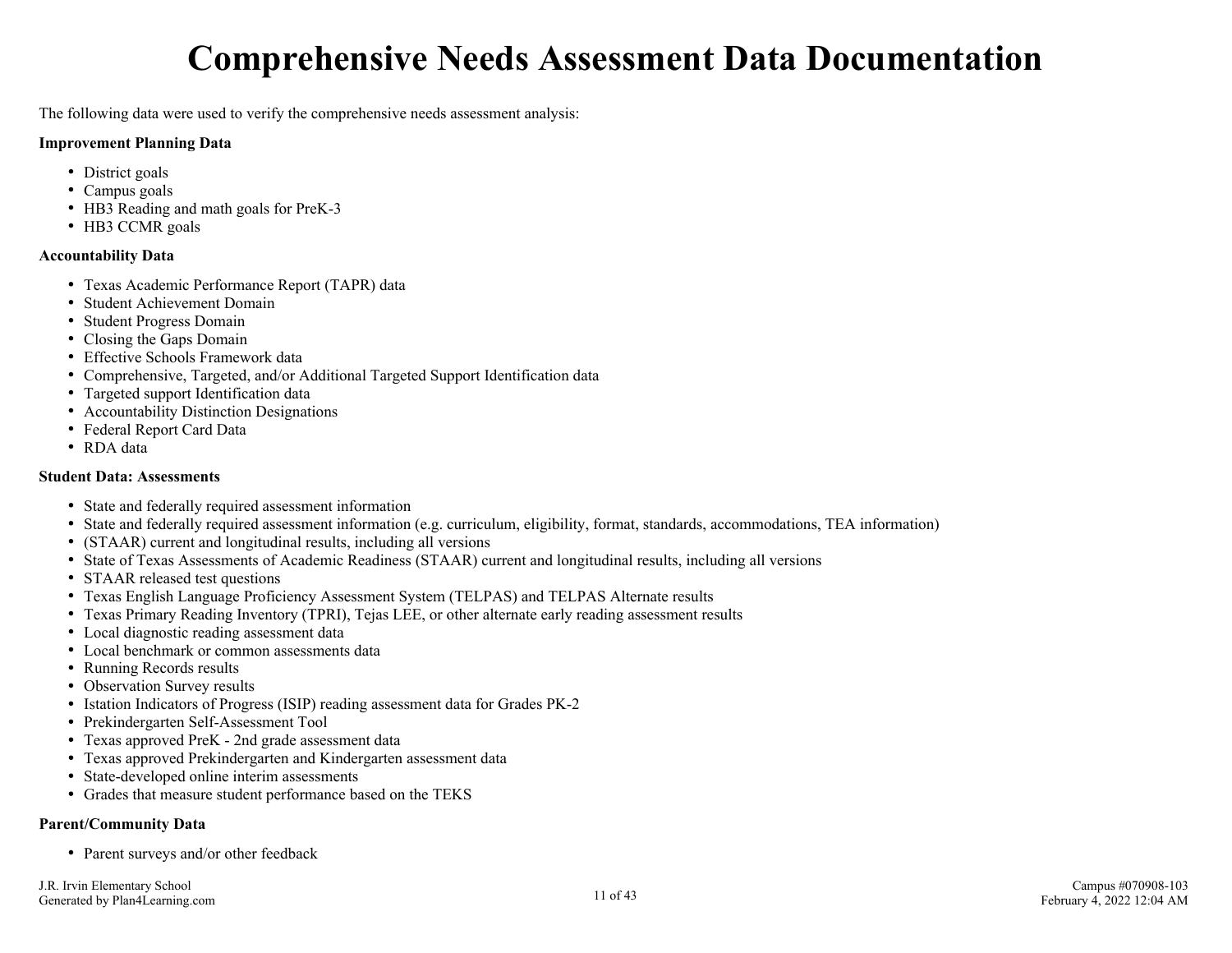- Parent engagement rate
- Community surveys and/or other feedback

#### **Support Systems and Other Data**

- Organizational structure data
- Processes and procedures for teaching and learning, including program implementation
- Communications data
- Capacity and resources data
- Budgets/entitlements and expenditures data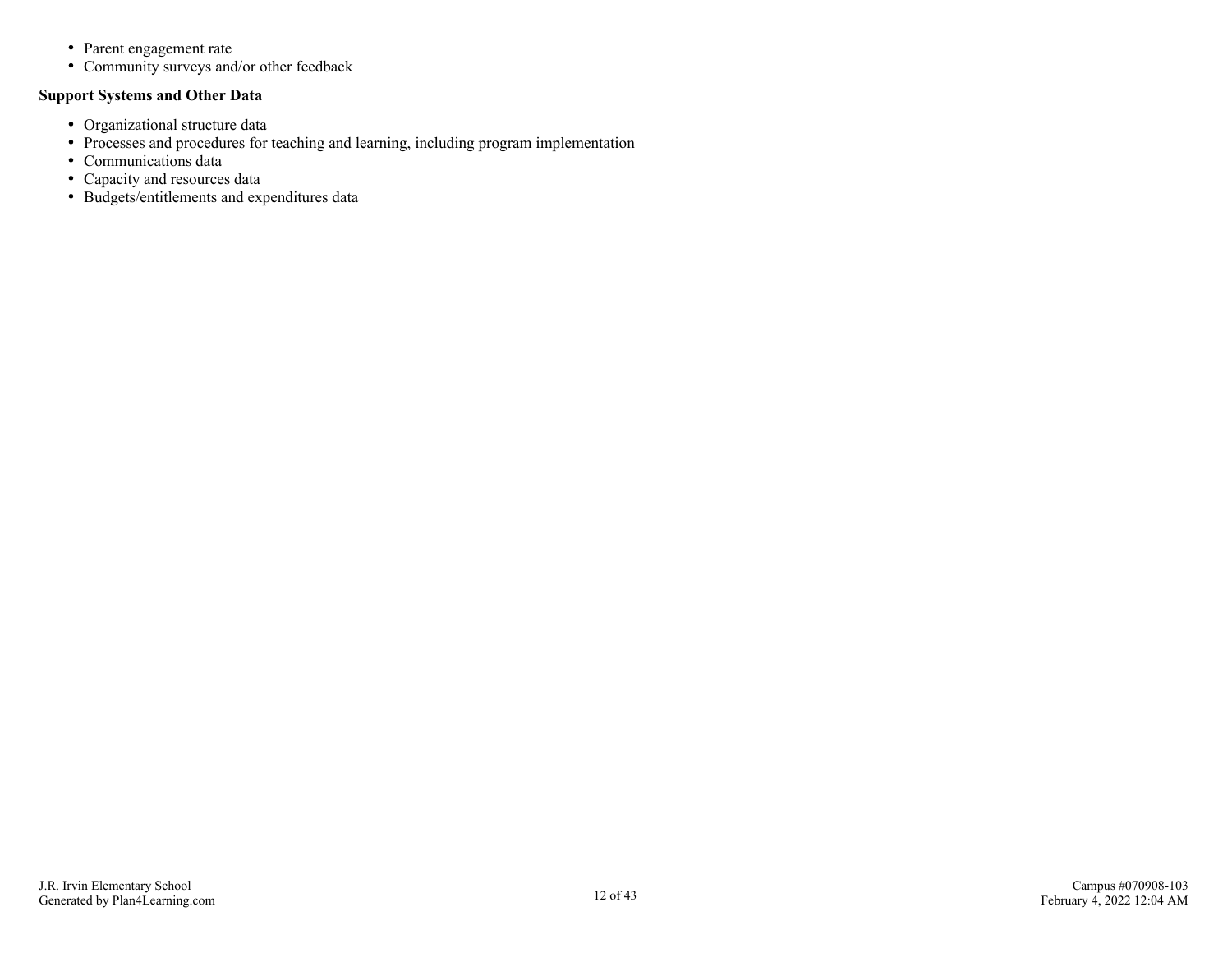## **Goals**

#### **Revised/Approved: November 15, 2021**

<span id="page-12-0"></span>**Goal 1:** Design innovative learning environments while increasing academic rigor through aligned teaching and learning.

**Performance Objective 1:** Design, develop and support aligned K-12 curriculum, providing challenging academic content standards and aligned academic achievement standards shown through an increase of 2 percentage points in Accomplished or Higher in each domain, planning and instruction.

**Evaluation Data Sources:** TTESS M\*Powered Domain 1 and 2 data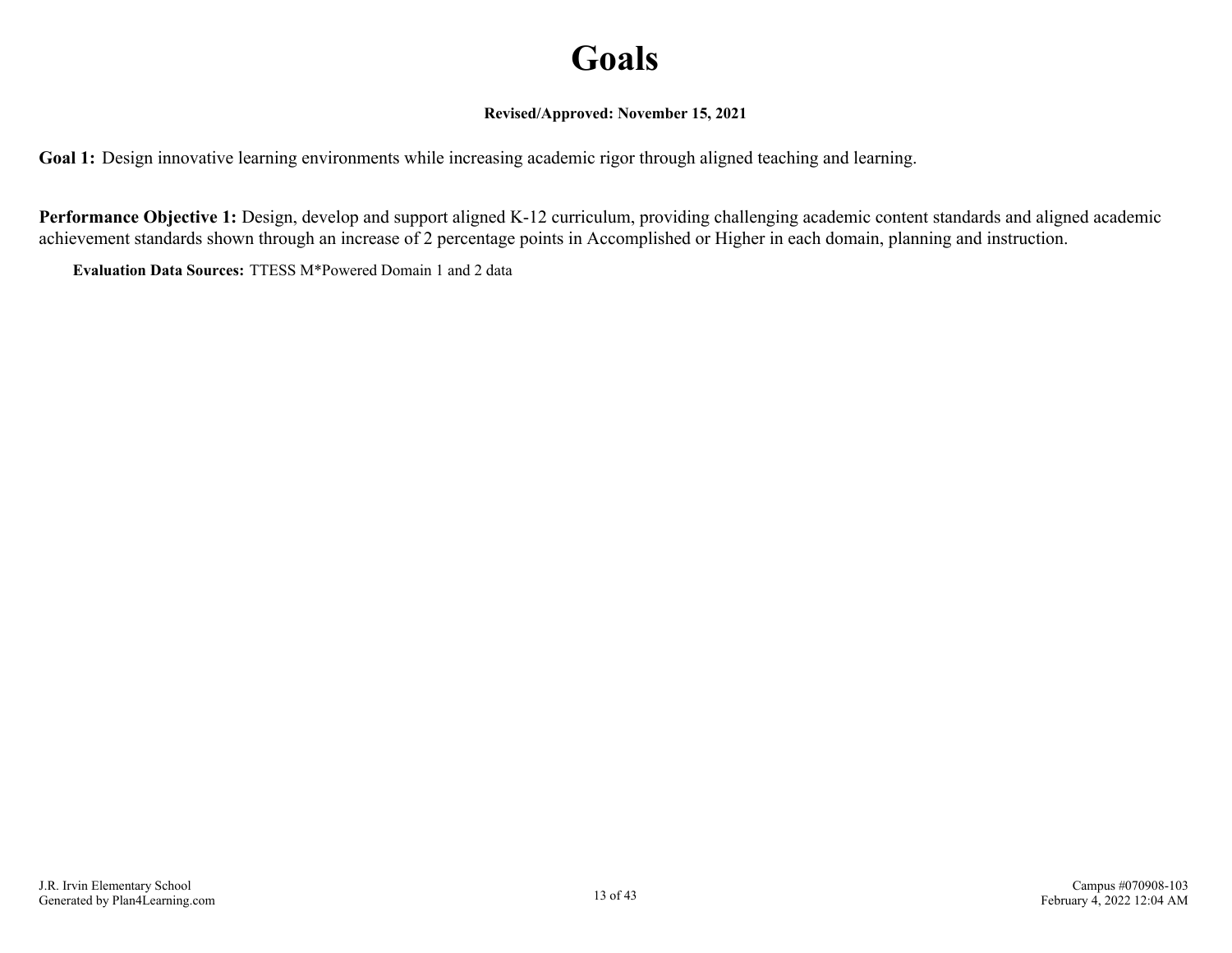| <b>Strategy 1 Details</b>                                                                                                                                                                              |           |     | <b>Formative Reviews</b> |  |  |
|--------------------------------------------------------------------------------------------------------------------------------------------------------------------------------------------------------|-----------|-----|--------------------------|--|--|
| Strategy 1: Provide student choice in demonstrating evidence of learning for all core content.                                                                                                         | Formative |     |                          |  |  |
| 1.5 Accomplished                                                                                                                                                                                       | Dec       | Mar | June                     |  |  |
| "* All digital activities, materials, and assessments are:                                                                                                                                             |           |     |                          |  |  |
| * authentic for students                                                                                                                                                                               | 10%       |     |                          |  |  |
| * student-owned, learner driven                                                                                                                                                                        |           |     |                          |  |  |
| * aligned with the specificity and rigor of most state standards, following the TRS YAG/IFD and district Pacing Guides<br>* include integration of technology that is not substitution                 |           |     |                          |  |  |
| * Most Unit Assessments, Performance Assessments, evidence of learning, and other formal/informal assessments are digital or electronic for<br>timely analysis, as appropriate.                        |           |     |                          |  |  |
| * Collaborates regularly in designing of lessons across the campus, integrating technology and all TRS documents (core) or other approved<br>curriculum documents (non-TRS/non-core)."                 |           |     |                          |  |  |
| 2.6 (Accomplished)                                                                                                                                                                                     |           |     |                          |  |  |
| "* Student ownership and choice are routinely reflected in the selection of digital processes and applications to express learning.                                                                    |           |     |                          |  |  |
| * Includes student input to regularly adjust for levels of learning by differentiating instruction through the use of available digital devices,<br>tools, applications, et cetera.                    |           |     |                          |  |  |
| * Collaborates with students to collect their work in a digital format, analyzes the work with students, and provides timely feedback in a<br>digital format.                                          |           |     |                          |  |  |
| * Consistently demonstrates a student-centered instructional delivery method, integrating technology and utilizing TRS documents (core) or<br>other approved curriculuar documents (non-TRS/non-core). |           |     |                          |  |  |
| * Consistently delivers lessons that meet content and rigor level expectations of TRS documents (core) or other approved curriculum                                                                    |           |     |                          |  |  |
| documents (non-TRS/non-core) and other digital and content-specific expectations set forth in iPlan PLCs to ensure innovative learning. "                                                              |           |     |                          |  |  |
| Strategy's Expected Result/Impact: Teachers will create and implement rigorous lessons using higher level questioning, targeted                                                                        |           |     |                          |  |  |
| objectives, and small group instruction.<br>Success will be determined by TTESS observations, classroom walk-throughs, and collaborative PLC unit planning.                                            |           |     |                          |  |  |
|                                                                                                                                                                                                        |           |     |                          |  |  |
| 90% of teachers will be at proficient or above in T-TESS planning and instruction (83% in 19-20).                                                                                                      |           |     |                          |  |  |
| <b>Staff Responsible for Monitoring: Administrators</b>                                                                                                                                                |           |     |                          |  |  |
| Teachers                                                                                                                                                                                               |           |     |                          |  |  |
| Interventionist                                                                                                                                                                                        |           |     |                          |  |  |
| Schoolwide and Targeted Assisted Title I Elements: 2.5 - ESF Levers: Lever 2: Effective, Well-Supported Teachers, Lever 5:<br><b>Effective Instruction</b>                                             |           |     |                          |  |  |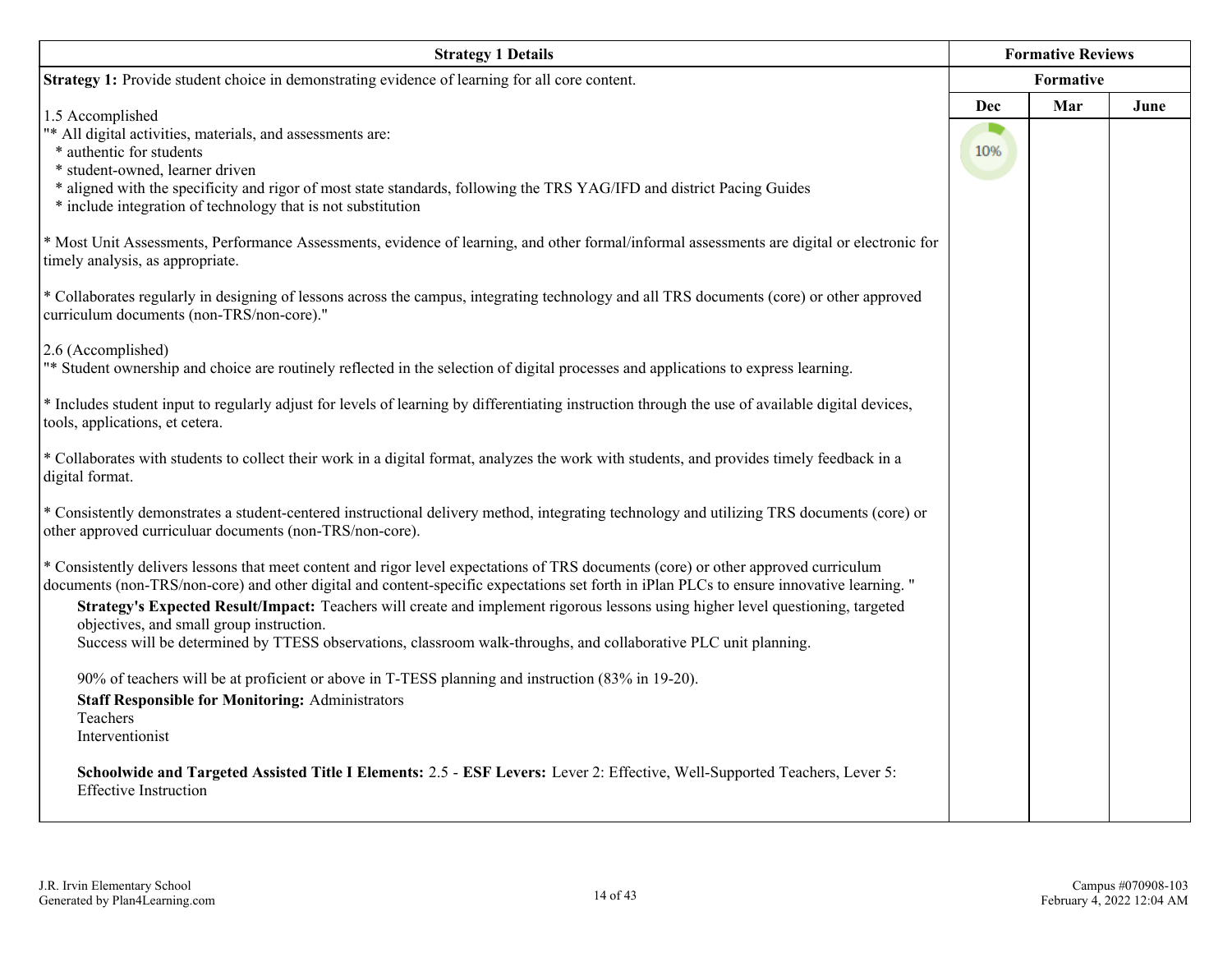| <b>Strategy 2 Details</b>                                                                                                                                                                                                                                                                                                                                                                                                                                                                                                                              |     | <b>Formative Reviews</b> |      |  |  |
|--------------------------------------------------------------------------------------------------------------------------------------------------------------------------------------------------------------------------------------------------------------------------------------------------------------------------------------------------------------------------------------------------------------------------------------------------------------------------------------------------------------------------------------------------------|-----|--------------------------|------|--|--|
| <b>Strategy 2:</b> Campus PLC's will occur every three weeks to analyze data, identify targeted objectives to develop intervention plans for Irvin                                                                                                                                                                                                                                                                                                                                                                                                     |     | <b>Formative</b>         |      |  |  |
| University and ensure instruction alignment to the state standards.                                                                                                                                                                                                                                                                                                                                                                                                                                                                                    | Dec | Mar                      | June |  |  |
| <b>Strategy's Expected Result/Impact:</b> Measure 1: Tier 3 students will gain one year of academic growth on the MAP assessment.<br>Measure 2: African American students achieving approaches level on STAAR will increase by 5% in math.<br><b>Staff Responsible for Monitoring: Administrators</b><br>iCoach<br>Teachers<br>Interventionist<br>Schoolwide and Targeted Assisted Title I Elements: 2.4 - TEA Priorities: Improve low-performing schools - ESF Levers:<br>Lever 2: Effective, Well-Supported Teachers, Lever 5: Effective Instruction | 15% |                          |      |  |  |
| Accomplished<br>Continue/Modify<br>0%<br>No Progress<br>100%<br>Discontinue                                                                                                                                                                                                                                                                                                                                                                                                                                                                            |     |                          |      |  |  |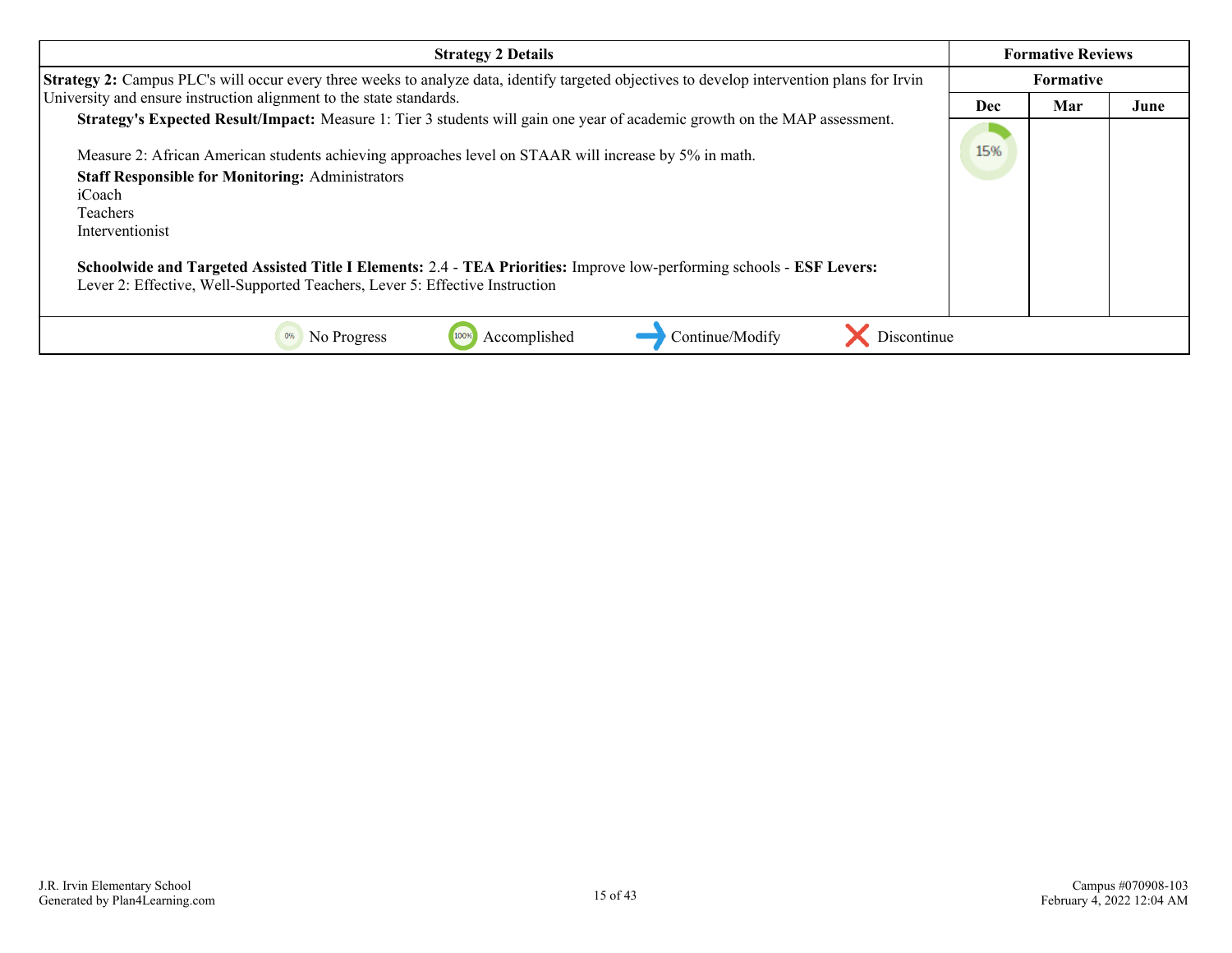**Performance Objective 2:** Using the aligned curriculum we will provide professional learning to improve student growth, measured by the universal screeners and STAAR with 80% of students growth in reading and math.

#### **HB3 Goal**

**Evaluation Data Sources:** Amplify K-1, Istation/Imagine Math 2-5, Elem students in T3 on MAP, secondary students on MAP

| <b>Strategy 1 Details</b>                                                                                                                                                                                                     |            | <b>Formative Reviews</b> |      |  |  |
|-------------------------------------------------------------------------------------------------------------------------------------------------------------------------------------------------------------------------------|------------|--------------------------|------|--|--|
| Strategy 1: Teachers will plan collaboratively and use program data to design aligned lessons during weekly planned meetings.                                                                                                 |            | <b>Formative</b>         |      |  |  |
| Teachers will use data to plan targeted intervention and enrichment activities for Irvin University time and group students flexibly to ensure<br>individual student needs and strengths area addressed. *Progress Monitoring | <b>Dec</b> | Mar                      | June |  |  |
| Strategy's Expected Result/Impact: Students will show 70% growth from BOY to EOY utilizing universal screeners.<br>Amplify K-1<br>iStation<br>Imagine Math                                                                    | 25%        |                          |      |  |  |
| <b>Staff Responsible for Monitoring: Administrators</b><br>iCoach<br>A.I. Specialist/Interventionist<br>Teachers                                                                                                              |            |                          |      |  |  |
| Schoolwide and Targeted Assisted Title I Elements: 2.5 - ESF Levers: Lever 2: Effective, Well-Supported Teachers, Lever 4:<br>High-Quality Curriculum, Lever 5: Effective Instruction                                         |            |                          |      |  |  |
| <b>Strategy 2 Details</b>                                                                                                                                                                                                     |            | <b>Formative Reviews</b> |      |  |  |
| Strategy 2: Providing professional development on research based strategies tied to the new walk through form and the book Fundamental                                                                                        |            | <b>Formative</b>         |      |  |  |
| Five of Sean Cain's research.                                                                                                                                                                                                 | <b>Dec</b> | Mar                      | June |  |  |
| Strategy's Expected Result/Impact: Increase teacher effectiveness with enhanced student engagement and achievement.<br><b>Staff Responsible for Monitoring: Administrators</b><br>iCoach<br>Interventionist                   | 40%        |                          |      |  |  |
| <b>ESF Levers:</b> Lever 2: Effective, Well-Supported Teachers, Lever 5: Effective Instruction                                                                                                                                |            |                          |      |  |  |
| 100%<br>Continue/Modify<br>Discontinue<br>Accomplished<br>0%<br>No Progress                                                                                                                                                   |            |                          |      |  |  |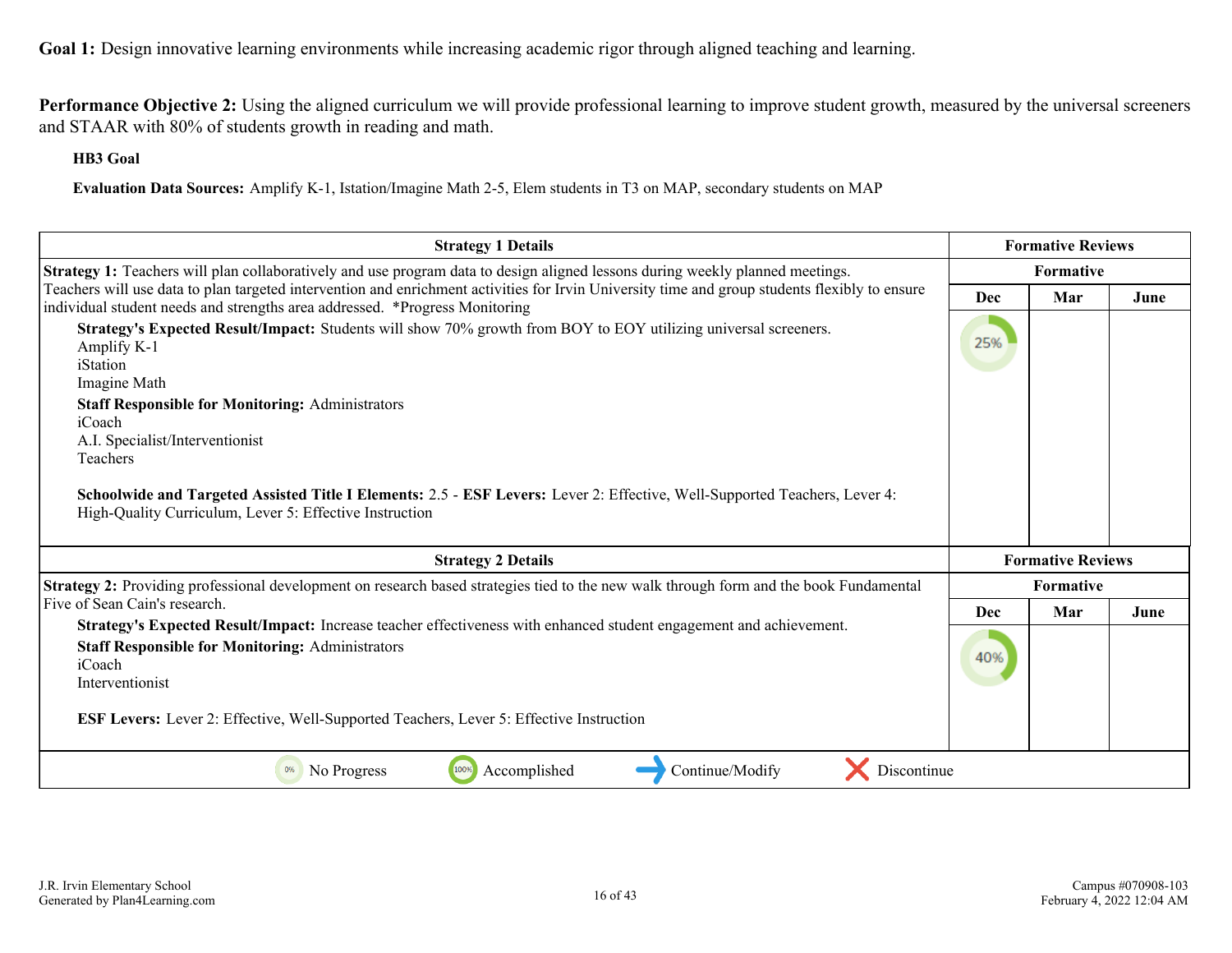Performance Objective 3: Provide interim /district assessments which will increase Meets on STAAR by at least 7 percentage points in all content areas from STAAR 2021.

**HB3 Goal**

**Evaluation Data Sources:** Eduphoria Cambrium

| <b>Strategy 1 Details</b>                                                                                                                                                                                                                                                                                                                                                                                                                                                        |     | <b>Formative Reviews</b> |      |
|----------------------------------------------------------------------------------------------------------------------------------------------------------------------------------------------------------------------------------------------------------------------------------------------------------------------------------------------------------------------------------------------------------------------------------------------------------------------------------|-----|--------------------------|------|
| Strategy 1: All Tiered students, including Accelerated Instruction students, will be progressed monitored by taking interim assessments to                                                                                                                                                                                                                                                                                                                                       |     | <b>Formative</b>         |      |
| increase meets performance on STAAR by 7 percentage points in all content areas.                                                                                                                                                                                                                                                                                                                                                                                                 | Dec | Mar                      | June |
| Strategy's Expected Result/Impact: Increase Meets on STAAR by a minimum of 7 percentage points in all content areas.<br><b>Staff Responsible for Monitoring: Teachers</b><br>iCoach<br>Administrators<br>A.I. Specialist/Interventionist<br><b>Schoolwide and Targeted Assisted Title I Elements:</b> 2.4, 2.5, 2.6 - TEA Priorities: Build a foundation of reading and math -<br><b>ESF Levers:</b> Lever 2: Effective, Well-Supported Teachers, Lever 5: Effective Instruction | 0%  |                          |      |
| Accomplished<br>Continue/Modify<br>Discontinue<br>No Progress<br>100%                                                                                                                                                                                                                                                                                                                                                                                                            |     |                          |      |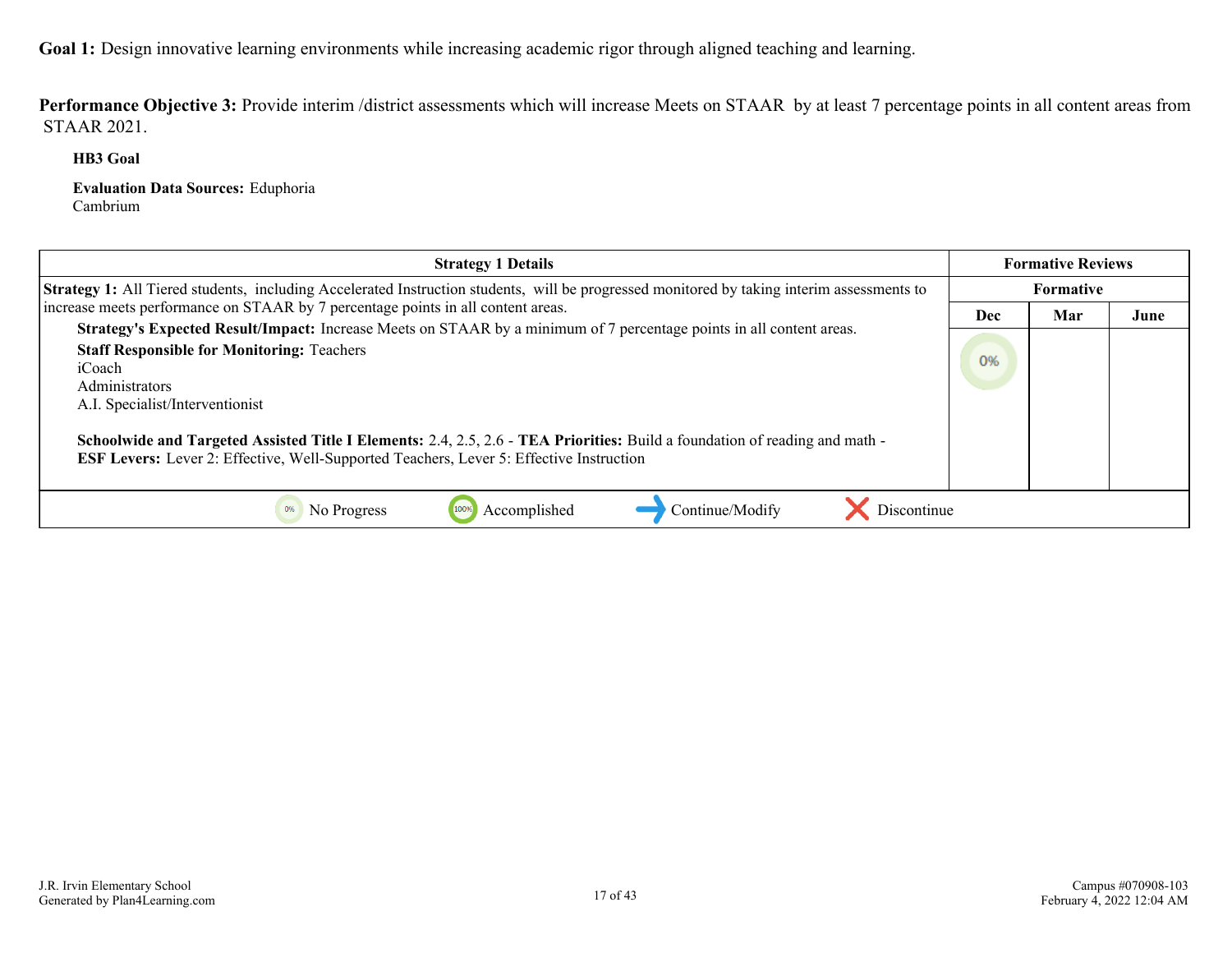**Performance Objective 4:** Provide students opportunities to reach their unlimited potential through collaboration, creativity, critical thinking and communication within the K-12 aligned curriculum with an increase in the Brightbyte data in the Teacher and Student area of the 4 C's by 5 scaled points at the end of 2021-2022 school year.

#### **HB3 Goal**

**Evaluation Data Sources:** BrightByte Data

| <b>Strategy 1 Details</b>                                                                                                                                               |     | <b>Formative Reviews</b> |      |
|-------------------------------------------------------------------------------------------------------------------------------------------------------------------------|-----|--------------------------|------|
| <b>Strategy 1:</b> Increase the BrightByte Data by at least 5 scaled points at the end of 2021-2022 school year.                                                        |     | Formative                |      |
| Strategy's Expected Result/Impact: Brightbyte data will increase by 5 scaled points.                                                                                    | Dec | Mar                      | June |
| 2021: Teacher, (number). Student (number)<br>Goal: Teacher (number), Student, (number)<br><b>Staff Responsible for Monitoring: Administrators</b><br>iCoach<br>Teachers | 0%  |                          |      |
| Discontinue<br>Continue/Modify<br>Accomplished<br>No Progress<br>0%<br>1009                                                                                             |     |                          |      |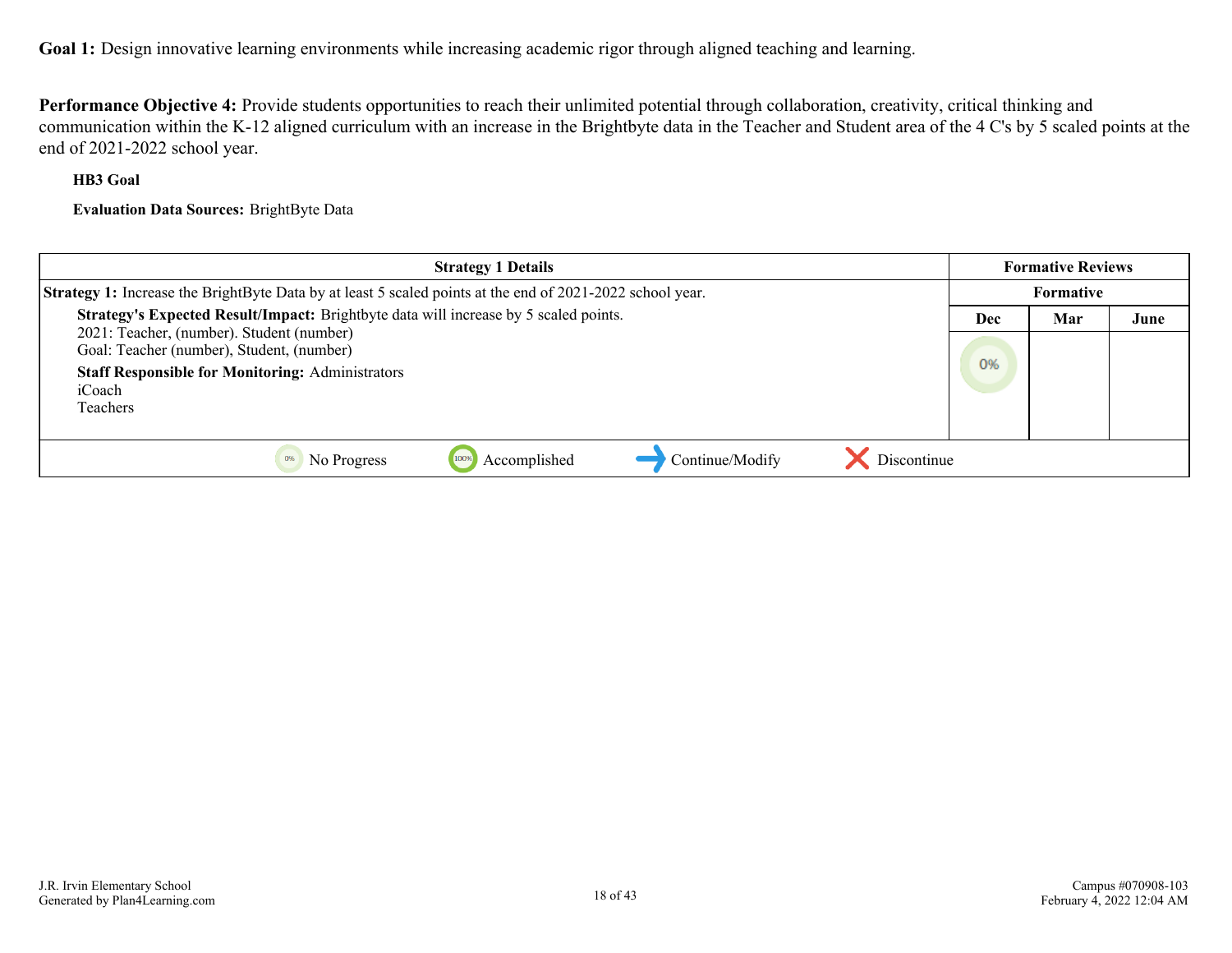**Performance Objective 5:** Support excellence through purpose by providing intentional application of high yield learning strategies for the growth of all students with a decrease of students requiring tiered or AI services by 10%.

**HB3 Goal**

**Evaluation Data Sources:** Frontline Tier data AI progress monitoring/STAAR/MAP

| <b>Strategy 1 Details</b>                                                                                                                                                                                                                                                                                                                                                                          |                  | <b>Formative Reviews</b> |      |  |
|----------------------------------------------------------------------------------------------------------------------------------------------------------------------------------------------------------------------------------------------------------------------------------------------------------------------------------------------------------------------------------------------------|------------------|--------------------------|------|--|
| Strategy 1: Teachers have access to shared drive with resources to teach students in Accelerated Instruction and RTI and will incorporated                                                                                                                                                                                                                                                         | <b>Formative</b> |                          |      |  |
| Lead4Ward high yield strategies into lesson plans.                                                                                                                                                                                                                                                                                                                                                 | <b>Dec</b>       | Mar                      | June |  |
| Strategy's Expected Result/Impact: Decrease of students requiring tiered or Accelerated services by 10%.<br><b>Staff Responsible for Monitoring: Administrators</b><br>iCoach<br>A.I. Specialist<br>Interventionist<br><b>Schoolwide and Targeted Assisted Title I Elements:</b> 2.4, 2.5, 2.6 - <b>ESF Levers:</b> Lever 2: Effective, Well-Supported Teachers,<br>Lever 5: Effective Instruction | 0%               |                          |      |  |
| <b>Strategy 2 Details</b>                                                                                                                                                                                                                                                                                                                                                                          |                  | <b>Formative Reviews</b> |      |  |
| <b>Strategy 2:</b> Teachers and the iCoach will participate in instructional conferences and PLC's to create plans on best practices for interventions.                                                                                                                                                                                                                                            |                  | Formative                |      |  |
| Strategy's Expected Result/Impact: Decrease of students requiring tiered or Accelerated services by 10%.                                                                                                                                                                                                                                                                                           | <b>Dec</b>       | Mar                      | June |  |
| Schoolwide and Targeted Assisted Title I Elements: 2.4, 2.5, 2.6 - ESF Levers: Lever 2: Effective, Well-Supported Teachers,<br>Lever 5: Effective Instruction                                                                                                                                                                                                                                      | 0%               |                          |      |  |
| No Progress<br>100%<br>Accomplished<br>Continue/Modify<br>Discontinue                                                                                                                                                                                                                                                                                                                              |                  |                          |      |  |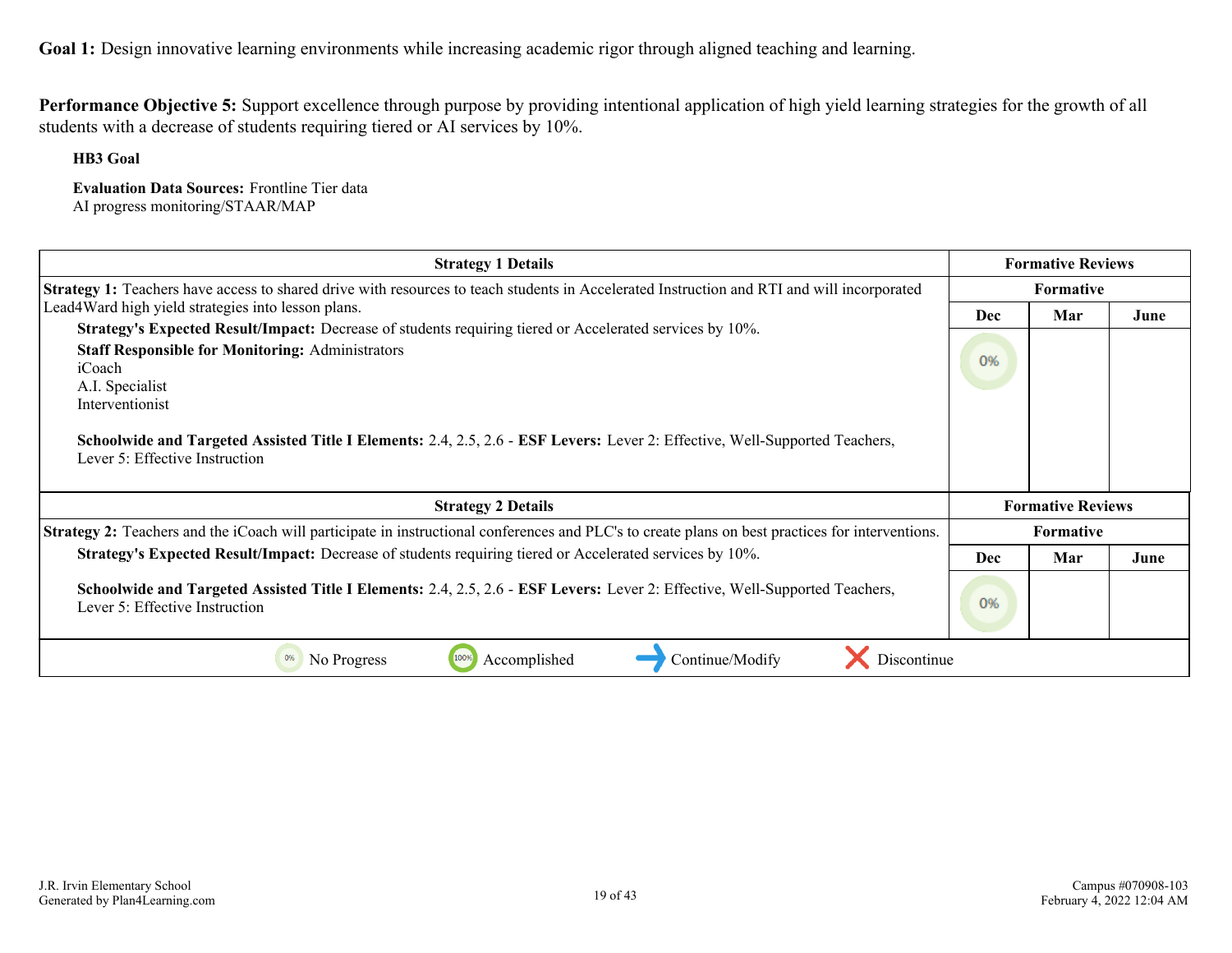**Performance Objective 6:** Increase the participation and achievement of students in Advanced Academics with an increase of 2 percentage points in the enrollment of students in AP, Dual Credit, and 8th Grade Algebra I, as well as increase in CCMR by 2 percentage points.

**HB3 Goal**

**Evaluation Data Sources:** Increase of students in advanced academic courses Increase in CCMR accountability

|                                             | <b>Strategy 1 Details</b> |                 |             |           | <b>Formative Reviews</b> |      |
|---------------------------------------------|---------------------------|-----------------|-------------|-----------|--------------------------|------|
| <b>Strategy 1:</b> Not Applicable for Irvin |                           |                 |             | Formative |                          |      |
|                                             |                           |                 |             | Dec       | Mar                      | June |
|                                             |                           |                 |             | 0%        |                          |      |
| 0%<br>No Progress                           | 100%<br>Accomplished      | Continue/Modify | Discontinue |           |                          |      |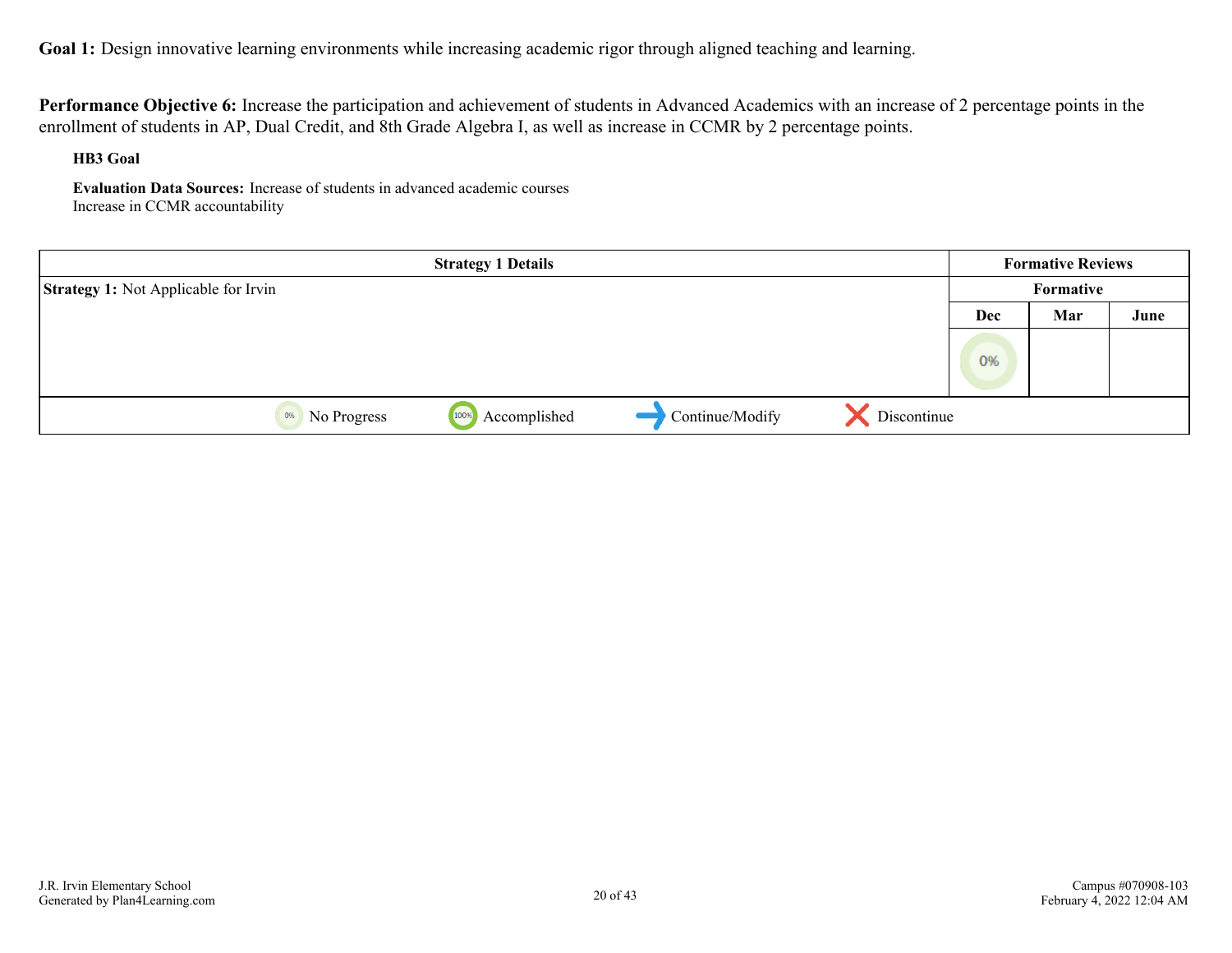**Performance Objective 7:** Increase special education students' gain score by 5 percentage points on STAAR for each content area subject test.

**HB3 Goal**

**Evaluation Data Sources:** STAAR 2022 data by content area , MAP 2022 data

| <b>Strategy 1 Details</b>                                                                                                                                                                                                                                               |                  | <b>Formative Reviews</b> |      |  |  |
|-------------------------------------------------------------------------------------------------------------------------------------------------------------------------------------------------------------------------------------------------------------------------|------------------|--------------------------|------|--|--|
| Strategy 1: Teachers will use assessment data to plan targeted intervention and enrichment activities for Irvin University and group students                                                                                                                           | <b>Formative</b> |                          |      |  |  |
| flexibility to ensure individual student needs and strengths are addressed. *Progress Monitoring                                                                                                                                                                        | Dec              | Mar                      | June |  |  |
| Strategy's Expected Result/Impact: Increase special education proficiency levels on STAAR by 5% points.<br>2021<br>3rd Grade-Reading, 43.75%-Math, 56.25%<br>4th Grade-Reading, 63.64% - Math, 72.73%<br>5th Grade-Reading, 50% - Math, 50% - Science 28%<br>2022 Goals | 0%               |                          |      |  |  |
| 3rd Grade-Reading, 48.75%-Math, 61.25%<br>4th Grade-Reading, 68.64% - Math, 77.73%<br>5th Grade-Reading, 55% - Math, 55% - Science 33%<br>*Progress monitor: Interim assessments and Education Galaxy.                                                                  |                  |                          |      |  |  |
| <b>Staff Responsible for Monitoring: Special Education Teachers</b><br>Accelerated Instruction Specialist<br>Administrators<br>Teachers                                                                                                                                 |                  |                          |      |  |  |
| Schoolwide and Targeted Assisted Title I Elements: 2.6 - ESF Levers: Lever 5: Effective Instruction                                                                                                                                                                     |                  |                          |      |  |  |
| 100%<br>Accomplished<br>Continue/Modify<br>Discontinue<br>No Progress<br>0%                                                                                                                                                                                             |                  |                          |      |  |  |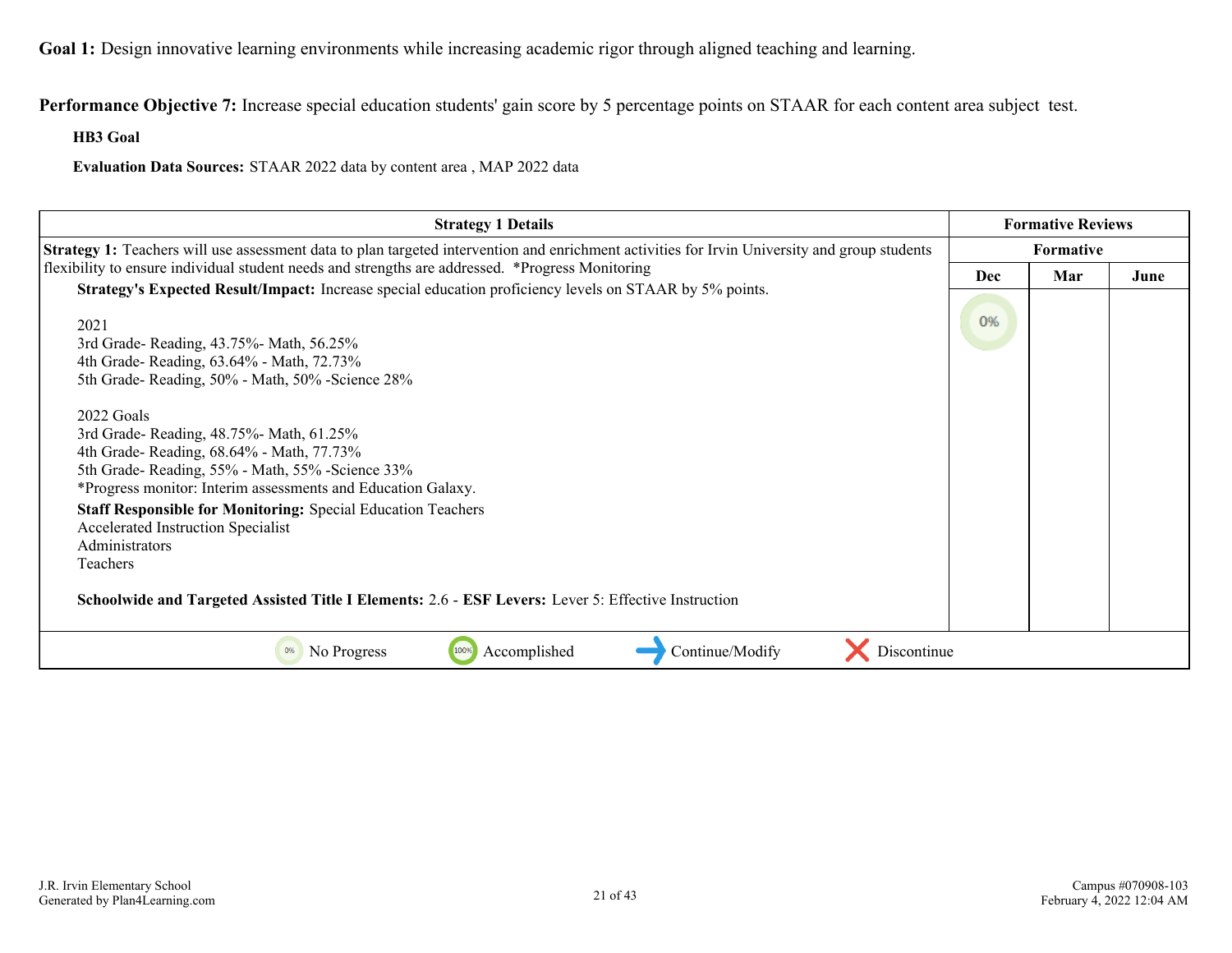**Performance Objective 8:** Increase Emergent Bilingual Total EL Academic Growth Score in reading and math by 10 percentage points on STAAR assessments by May 2022.

**HB3 Goal**

**Evaluation Data Sources:** STAAR 2022 LEP data by content, MAP Growth 2021-22 data

| <b>Strategy 1 Details</b>                                                                                                                         | <b>Formative Reviews</b> |     |      |  |
|---------------------------------------------------------------------------------------------------------------------------------------------------|--------------------------|-----|------|--|
| Strategy 1: Teachers will use assessment data to plan targeted intervention and enrichment activities for Irvin University time and group         | <b>Formative</b>         |     |      |  |
| students flexibly to ensure individual student needs and strengths are addressed.                                                                 | Dec                      | Mar | June |  |
| Strategy's Expected Result/Impact: Enrollment for Emergent Bilingual students does not generate a STAAR assessed sub-<br>population at this time. | 0%                       |     |      |  |
| Continue/Modify<br>Discontinue<br>1009<br>Accomplished<br>No Progress                                                                             |                          |     |      |  |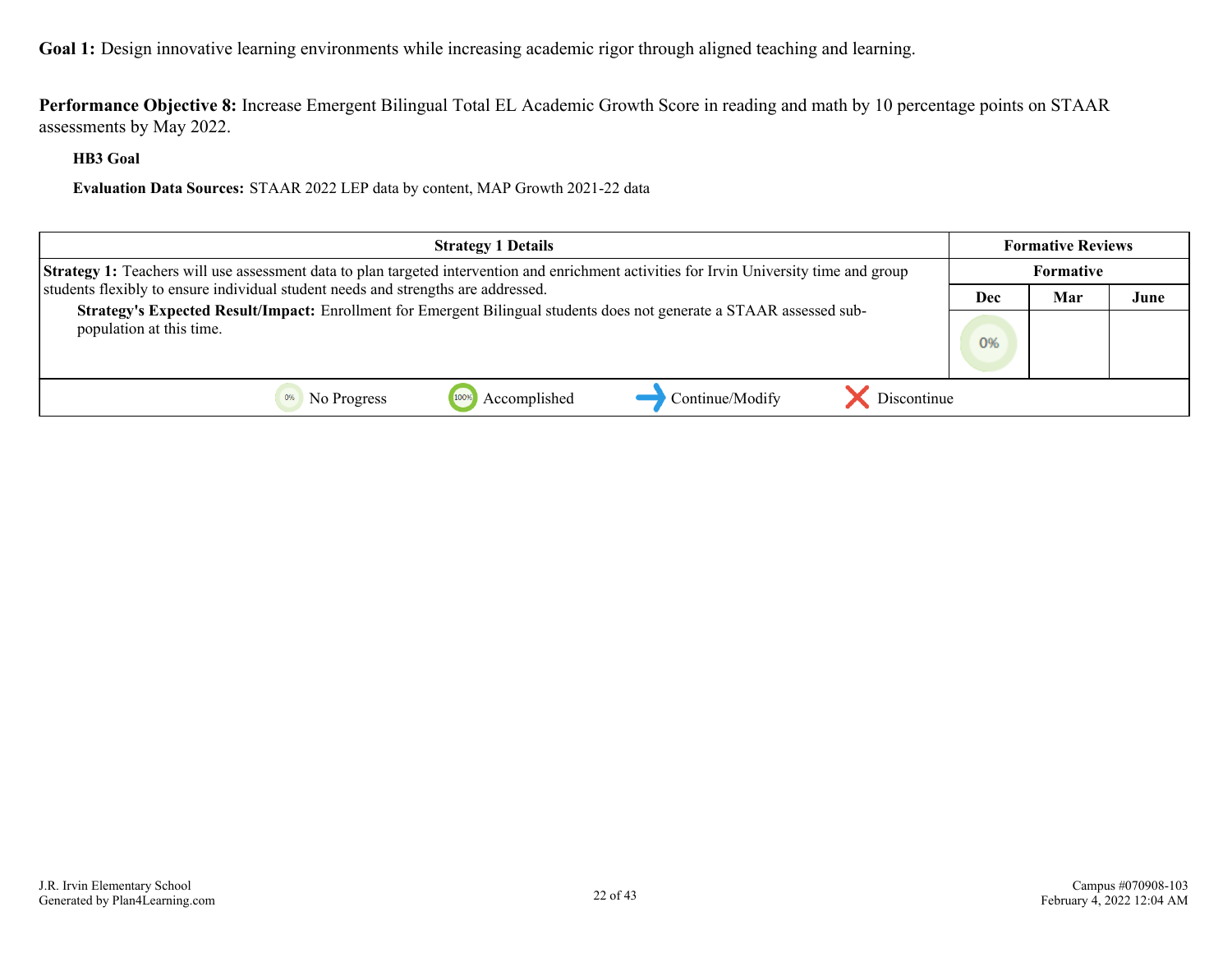<span id="page-22-0"></span>Goal 2: Develop a comprehensive staffing plan to foster innovation, effective communication and a high performing culture throughout the district.

**Performance Objective 1:** Develop and execute a high level recruitment plan by maintaining a 90% or above overall market value (using the TASB comparison group) of employee salaries as measured by TASB.

**Evaluation Data Sources:** Yearly TASB Salary Study

| <b>Strategy 1 Details</b>                                                                                                                                                                | <b>Formative Reviews</b> |                  |      |
|------------------------------------------------------------------------------------------------------------------------------------------------------------------------------------------|--------------------------|------------------|------|
| <b>Strategy 1:</b> The campus will utilize Humanex to identify highly qualified candidates.                                                                                              |                          | <b>Formative</b> |      |
| Strategy's Expected Result/Impact: Hire highly qualified staff through screening and interview process.                                                                                  | Dec                      | Mar              | June |
| <b>Staff Responsible for Monitoring: Administrators</b><br>TEA Priorities: Recruit, support, retain teachers and principals - ESF Levers: Lever 1: Strong School Leadership and Planning | 20%                      |                  |      |
| Continue/Modify<br>Discontinue<br>Accomplished<br>1009<br>No Progress                                                                                                                    |                          |                  |      |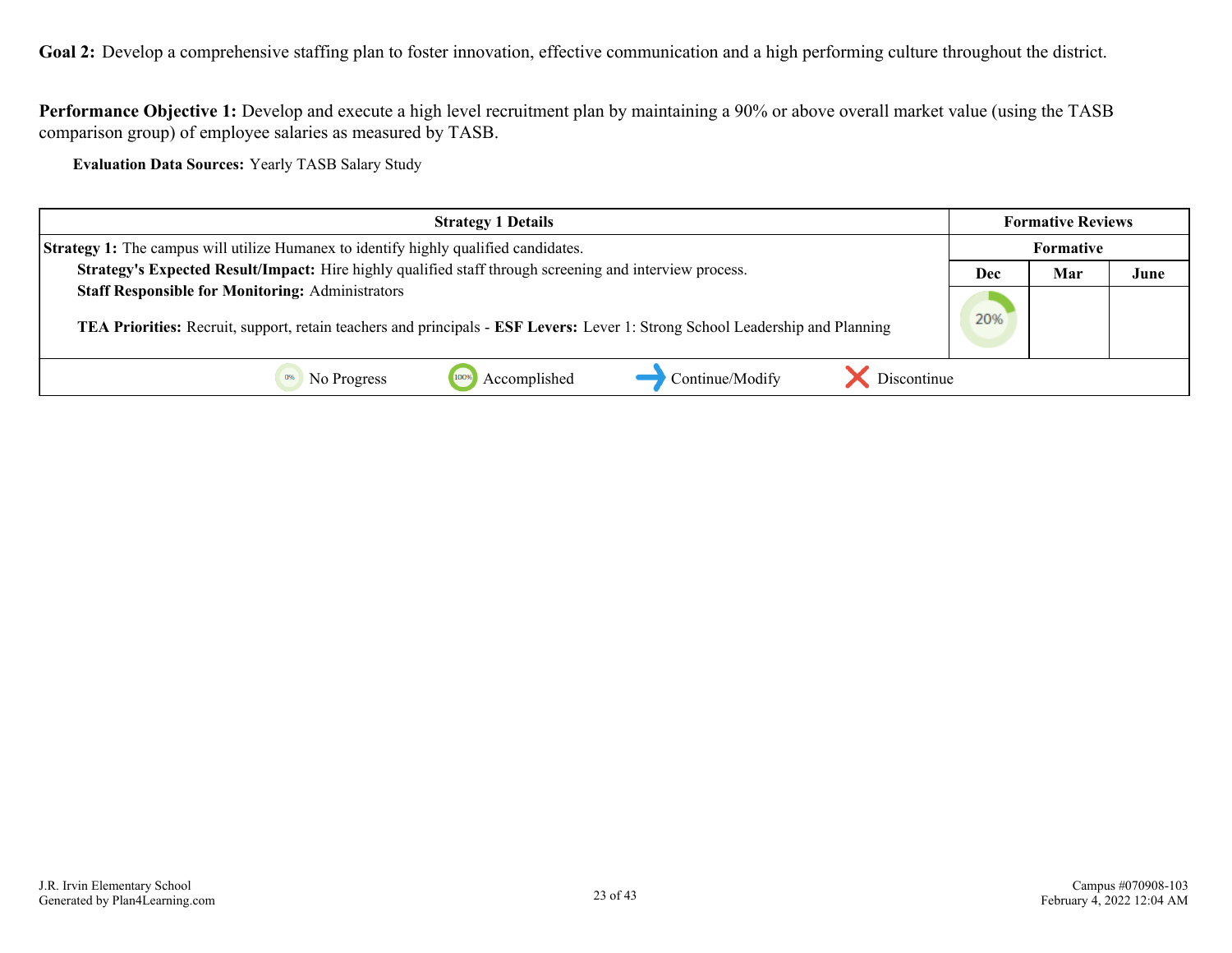**Goal 2:** Develop a comprehensive staffing plan to foster innovation, effective communication and a high performing culture throughout the district.

**Performance Objective 2:** Identify and provide support systems needed to increase staff attendance and retain quality staff as measured by the district survey with a 2% increase in employee satisfaction.

**Evaluation Data Sources:** District Staff Survey

| <b>Strategy 1 Details</b>                                                                                                                                                                         |     | <b>Formative Reviews</b> |      |  |
|---------------------------------------------------------------------------------------------------------------------------------------------------------------------------------------------------|-----|--------------------------|------|--|
| <b>Strategy 1:</b> New staff on campus will participate in the MISD Mentorship program.                                                                                                           |     | <b>Formative</b>         |      |  |
| <b>Strategy's Expected Result/Impact:</b> Overall employee satisfaction as measured by the district survey will increase 2%.                                                                      | Dec | Mar                      | June |  |
| <b>Staff Responsible for Monitoring: Mentor</b><br>Administrator<br>TEA Priorities: Recruit, support, retain teachers and principals - ESF Levers: Lever 1: Strong School Leadership and Planning | 0%  |                          |      |  |
| Discontinue<br>Continue/Modify<br>Accomplished<br>No Progress<br>1009                                                                                                                             |     |                          |      |  |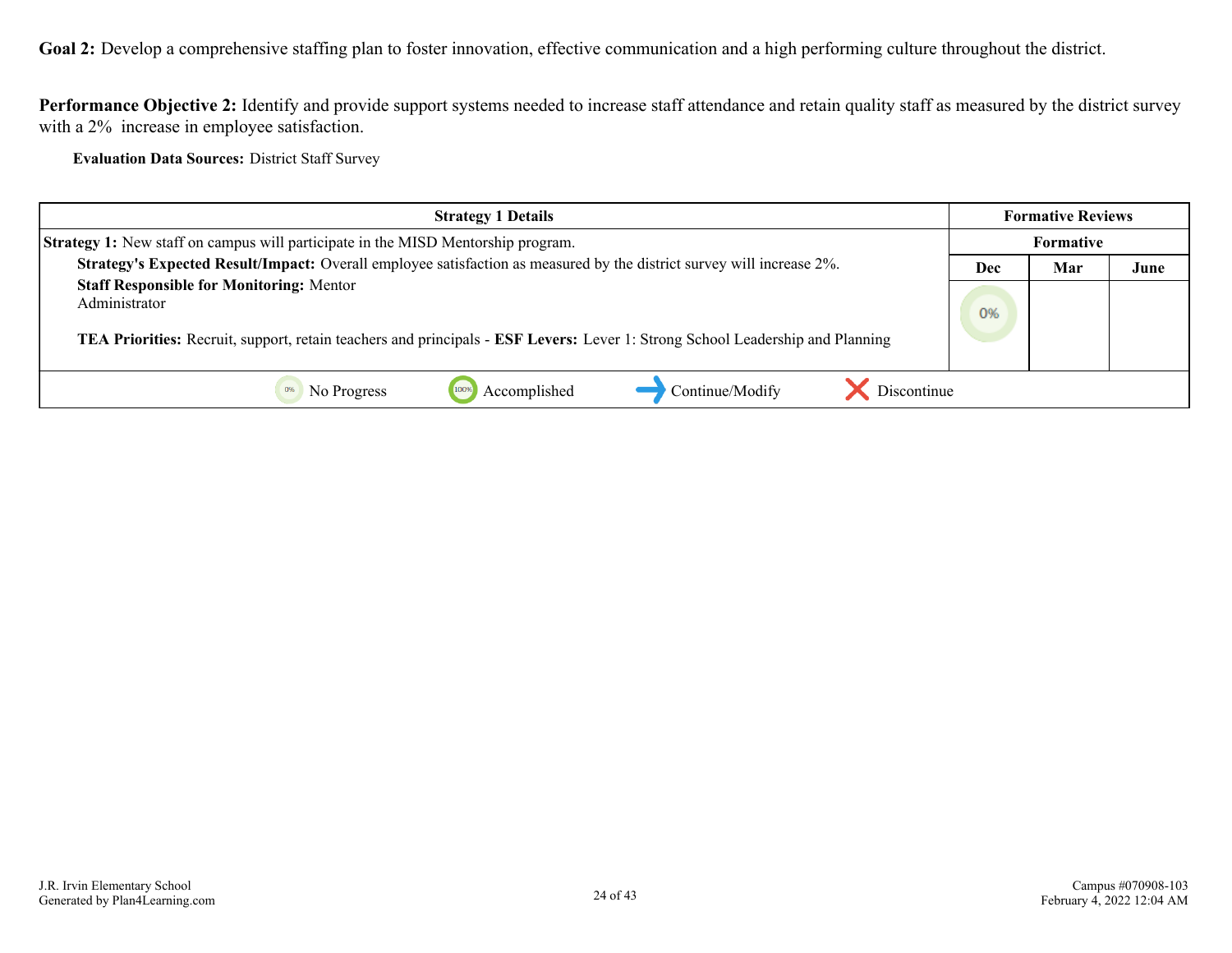Goal 2: Develop a comprehensive staffing plan to foster innovation, effective communication and a high performing culture throughout the district.

**Performance Objective 3:** Design and facilitate opportunities to build leadership capacity in staff as seen through survey feedback with a 2% increase in satisfaction of all participants in leadership opportunities.

**Evaluation Data Sources:** AP Academy Survey MALA Survey Any additional Leadership type academies or programs

| <b>Strategy 1 Details</b>                                                                                                                                                                   | <b>Formative Reviews</b> |     |      |
|---------------------------------------------------------------------------------------------------------------------------------------------------------------------------------------------|--------------------------|-----|------|
| Strategy 1: Staff lead professional development opportunities for campus/district initiatives.                                                                                              | Formative                |     |      |
| Team Leads, MALA, ILL's, Mentor, etc.                                                                                                                                                       | Dec                      | Mar | June |
| <b>Strategy's Expected Result/Impact:</b> Survey feedback with 80% satisfaction of all participants in leadership opportunities.<br><b>Staff Responsible for Monitoring: Administrators</b> | 0%                       |     |      |
| Continue/Modify<br>Discontinue<br>Accomplished<br>No Progress                                                                                                                               |                          |     |      |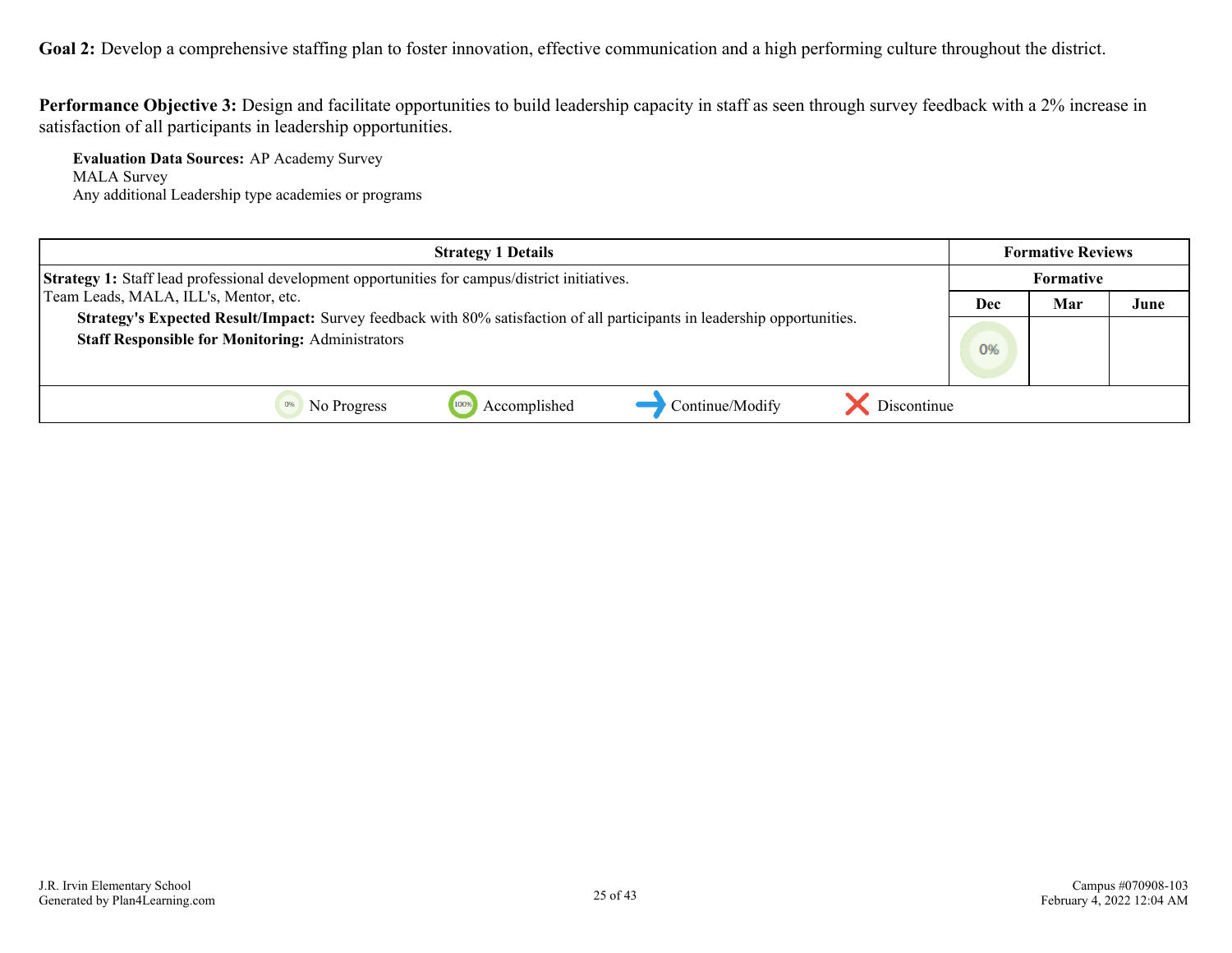<span id="page-25-0"></span>Performance Objective 1: Enhance success for all students by supporting their social and emotional development in a variety of coordinated efforts to honor relationships and celebrate the power of diversity which is measured by an increase in 3 out of the 5 competencies from the personal skills survey.

**Evaluation Data Sources:** Survey Results

| <b>Strategy 1 Details</b>                                                                                                                                                               |     | <b>Formative Reviews</b> |      |  |  |
|-----------------------------------------------------------------------------------------------------------------------------------------------------------------------------------------|-----|--------------------------|------|--|--|
| <b>Strategy 1:</b> Implementation of Reset-Refocus and restorative practices implemented across campus through morning circles and the discipline                                       |     | <b>Formative</b>         |      |  |  |
| committee.<br><b>Strategy's Expected Result/Impact:</b> SEL lessons facilitated by the campus counselors and teachers to increase 3 out of 5<br>competencies on personal skills survey. |     | Mar                      | June |  |  |
|                                                                                                                                                                                         |     |                          |      |  |  |
| <b>Staff Responsible for Monitoring: Counselor</b>                                                                                                                                      | 10% |                          |      |  |  |
| <b>Assistant Principal</b><br>Teachers                                                                                                                                                  |     |                          |      |  |  |
| CIS (Community In Schools)                                                                                                                                                              |     |                          |      |  |  |
| <b>ESF Levers:</b> Lever 3: Positive School Culture                                                                                                                                     |     |                          |      |  |  |
| Accomplished<br>Continue/Modify<br>0%<br>No Progress<br>100%<br>Discontinue                                                                                                             |     |                          |      |  |  |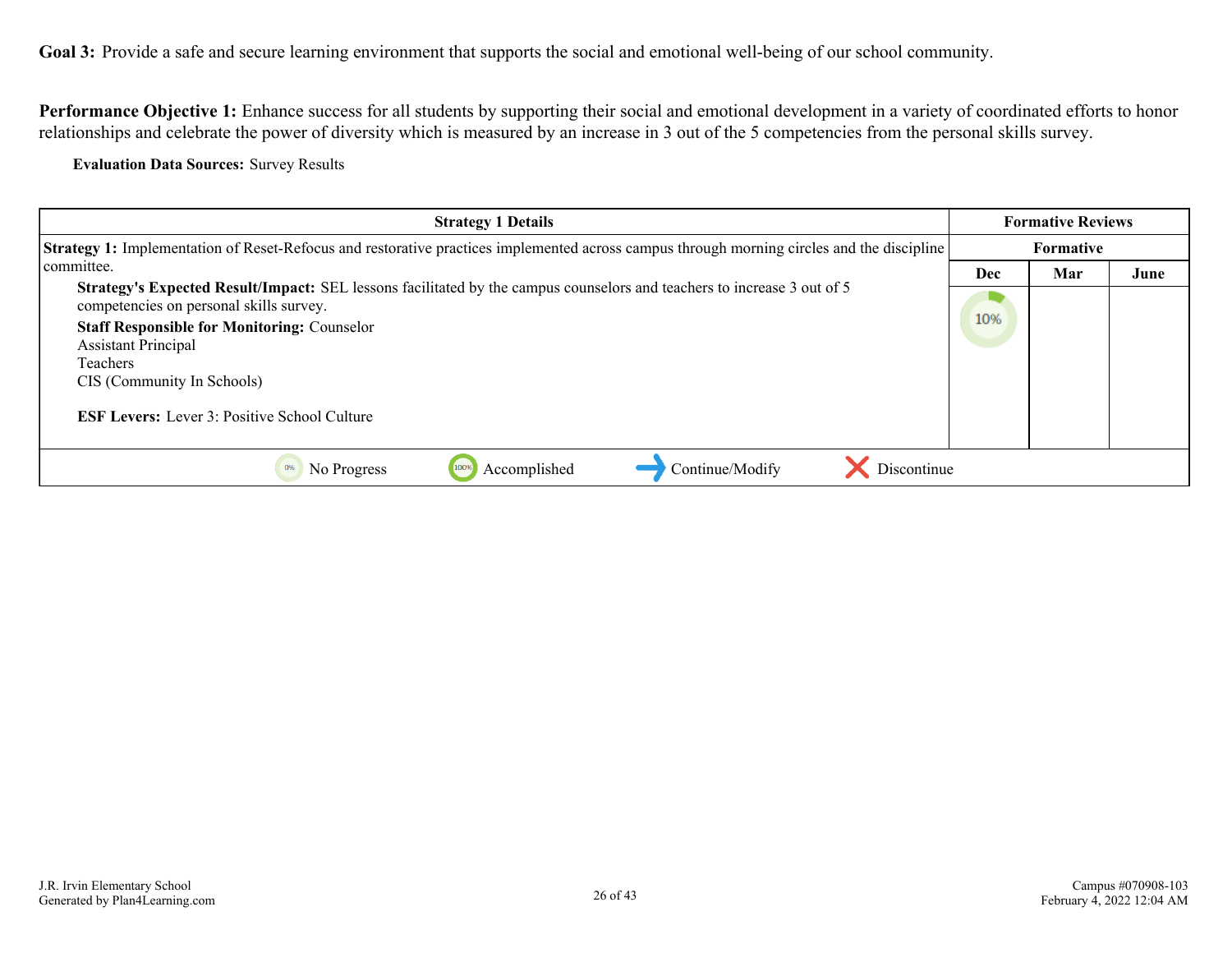**Performance Objective 2:** Develop and execute a safety and security plan at the district and campus levels as measured by an increase of 5% in positive responses to safety and security survey questions.

**Evaluation Data Sources:** District Staff Feedback (Survey) District Parent Feedback (Survey) District Student Feedback (Survey)

| <b>Strategy 1 Details</b>                                                                                     | <b>Formative Reviews</b> |                  |      |  |
|---------------------------------------------------------------------------------------------------------------|--------------------------|------------------|------|--|
| Strategy 1: Communicate talking points to parents to review with their child after safety drills.             |                          | <b>Formative</b> |      |  |
| Strategy's Expected Result/Impact: Increase 5% in positive responses in safety and security survey questions. | Dec                      | Mar              | June |  |
| <b>Staff Responsible for Monitoring: Administrators</b>                                                       |                          |                  |      |  |
|                                                                                                               |                          |                  |      |  |
|                                                                                                               |                          |                  |      |  |
| Discontinue<br>Continue/Modify<br>Accomplished<br>No Progress                                                 |                          |                  |      |  |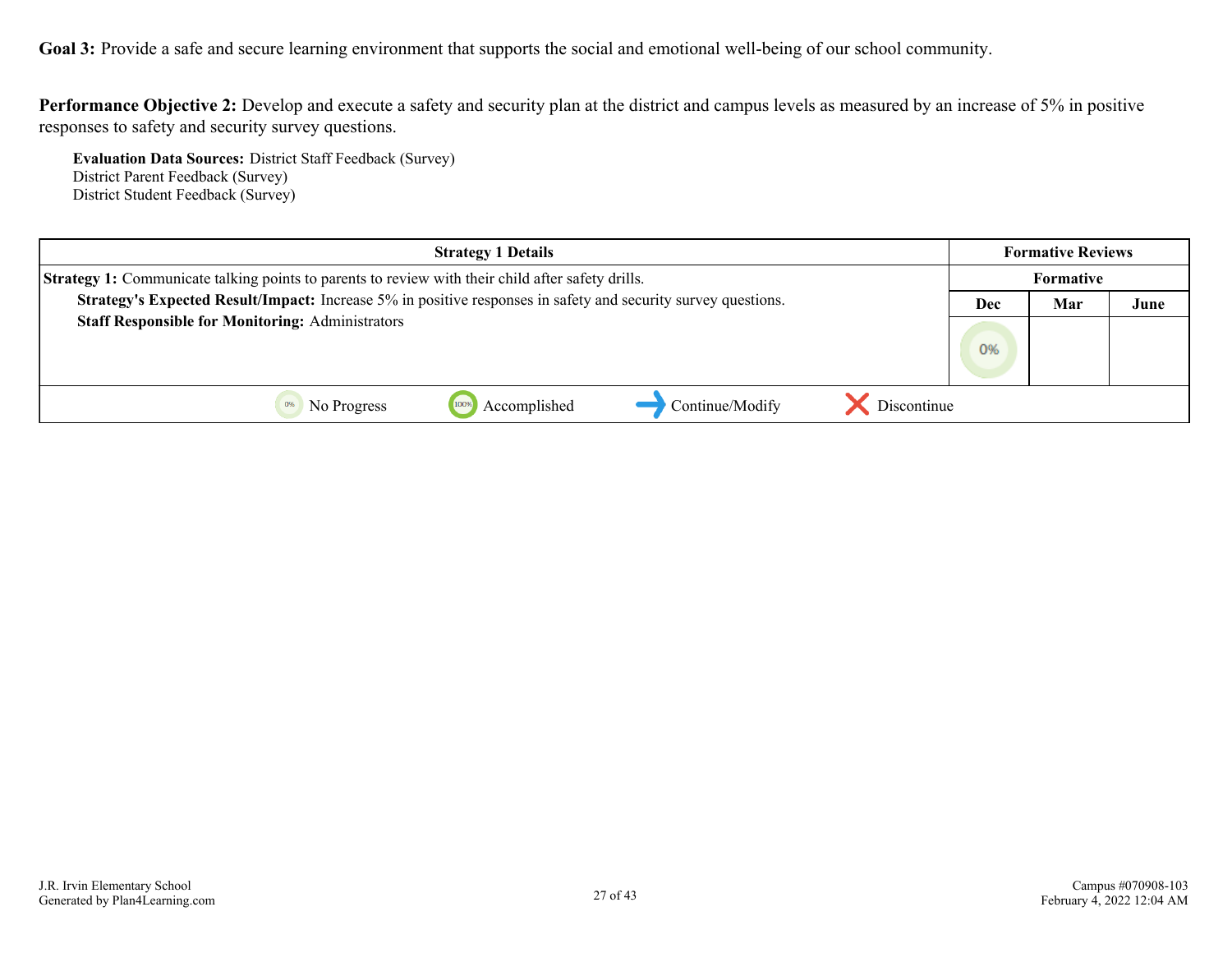**Performance Objective 3:** Provide professional development and prevention programming for best practices for prevention and management outlined in state guidelines.

**Evaluation Data Sources:** Prevention programs implemented on campuses reflected by the number of students in attendance.

| <b>Strategy 1 Details</b>                                                           |            | <b>Formative Reviews</b> |      |  |
|-------------------------------------------------------------------------------------|------------|--------------------------|------|--|
| <b>Strategy 1:</b> Implement bullying prevention assemblies through Aim for Success |            | Formative                |      |  |
| Strategy's Expected Result/Impact: Reduced bullying investigations.                 | <b>Dec</b> | Mar                      | June |  |
| Increased safety ratings on student survey.                                         |            |                          |      |  |
| 2021                                                                                | 20%        |                          |      |  |
| 3rd-5th Grade Students-Do you feel safe going to school?                            |            |                          |      |  |
| Goals                                                                               |            |                          |      |  |
| Students 84%                                                                        |            |                          |      |  |
|                                                                                     |            |                          |      |  |
| Discontinue<br>Accomplished<br>Continue/Modify<br>0%<br>No Progress<br>100%         |            |                          |      |  |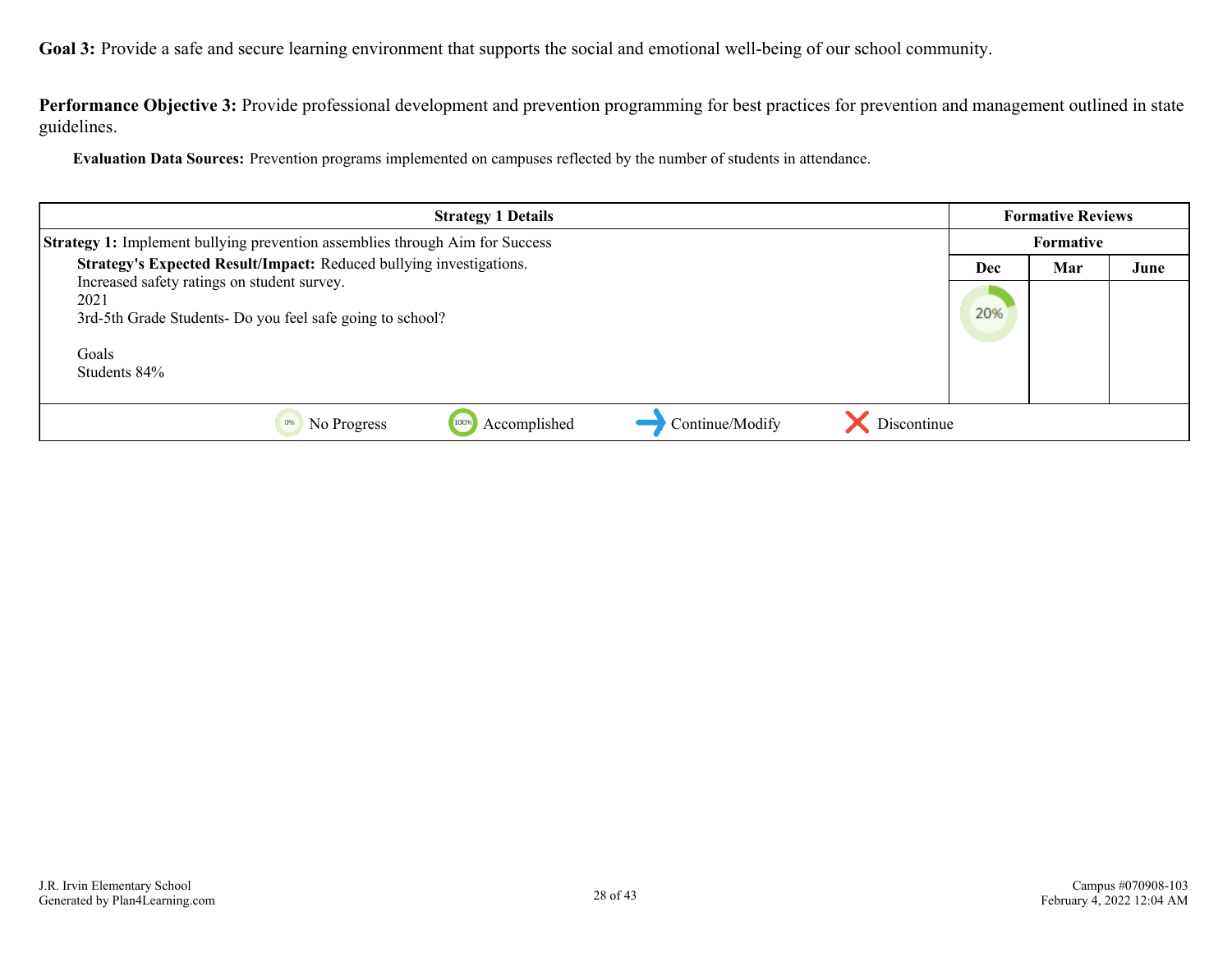**Performance Objective 4:** Implementation of active Diversity Council to celebrate the power of diversity, as listed in the District's cultural tenets.

**Evaluation Data Sources:** Diversity Council feedback

| <b>Strategy 1 Details</b>                                                                                                                           | <b>Formative Reviews</b> |     |      |
|-----------------------------------------------------------------------------------------------------------------------------------------------------|--------------------------|-----|------|
| <b>Strategy 1:</b> Campus representatives will participate in district level Diversity Council meetings and provide feedback to/for the campus.     | Formative                |     |      |
| Strategy's Expected Result/Impact: Creating a culture of respect and appreciation for all staff members and students.                               | Dec                      | Mar | June |
| <b>Staff Responsible for Monitoring: Administrators</b><br>Diversity Council representatives<br><b>ESF Levers:</b> Lever 3: Positive School Culture |                          |     |      |
| Continue/Modify<br>Discontinue<br>100<br>Accomplished<br>No Progress                                                                                |                          |     |      |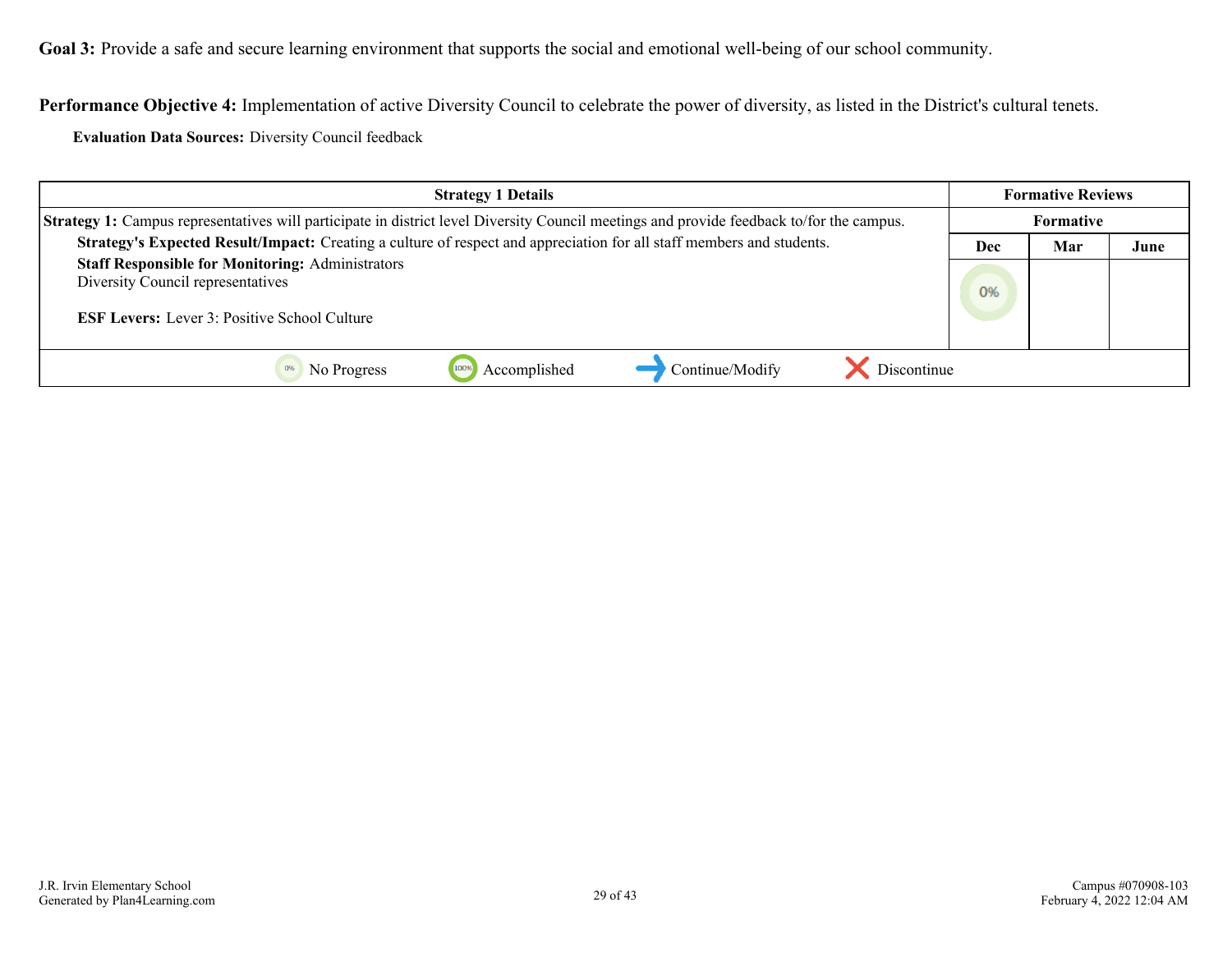<span id="page-29-0"></span>Goal 4: Facilitate budget process and building designs through allocated district resources that foster flexible and innovative learning spaces.

**Performance Objective 1:** Develop a comprehensive facilities plan to guide financial decisions related to future site acquisitions, new construction, and renovation of existing facilities with 100% within or under budget.

|                                                          | <b>Strategy 1 Details</b> |                 |             |     | <b>Formative Reviews</b> |      |
|----------------------------------------------------------|---------------------------|-----------------|-------------|-----|--------------------------|------|
| <b>Strategy 1:</b> District level performance objective. |                           | Formative       |             |     |                          |      |
|                                                          |                           |                 |             | Dec | Mar                      | June |
|                                                          |                           |                 |             | 0%  |                          |      |
| 100%<br>No Progress<br>0%                                | Accomplished              | Continue/Modify | Discontinue |     |                          |      |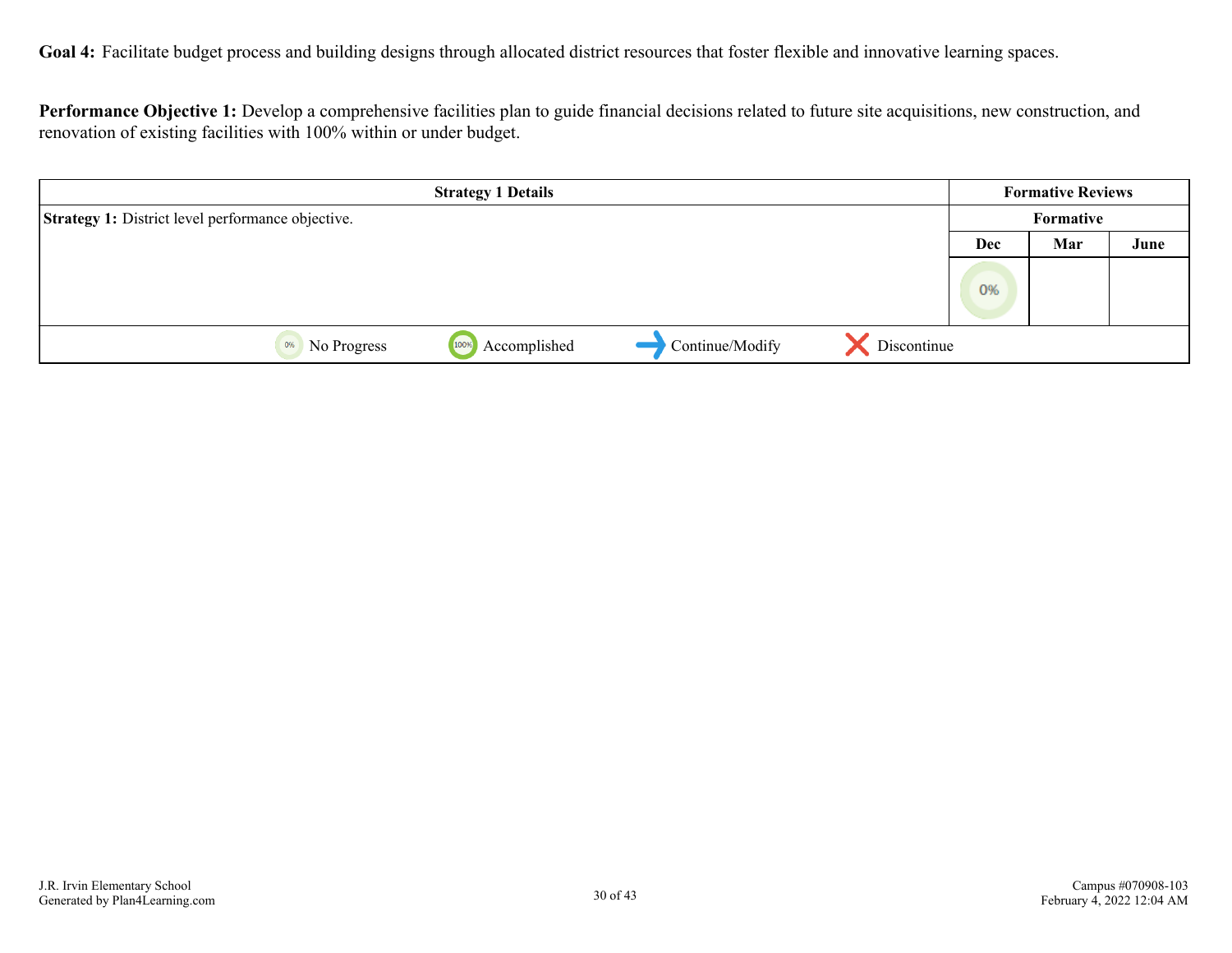**Goal 4:** Facilitate budget process and building designs through allocated district resources that foster flexible and innovative learning spaces.

**Performance Objective 2:** Develop a budgeting process to guide financial decisions related to instructional design and engagement resulting in a 1% reduction in cross-function transfers and a fund balance percentage above 30% (exclusive of the amount of the TIRZ transfer).

| <b>Strategy 1 Details</b>                                                                            | <b>Formative Reviews</b> |     |      |
|------------------------------------------------------------------------------------------------------|--------------------------|-----|------|
| <b>Strategy 1:</b> Develop budget and align financial expenditures to campus goals.                  | <b>Formative</b>         |     |      |
| Strategy's Expected Result/Impact: 0 Cross-Function Transfers is Expected for the 21-22 school year. | Dec                      | Mar | June |
| <b>Staff Responsible for Monitoring: Secretary</b><br>Principal                                      | 35%                      |     |      |
| Continue/Modify<br>Accomplished<br>Discontinue<br>1009<br>No Progress                                |                          |     |      |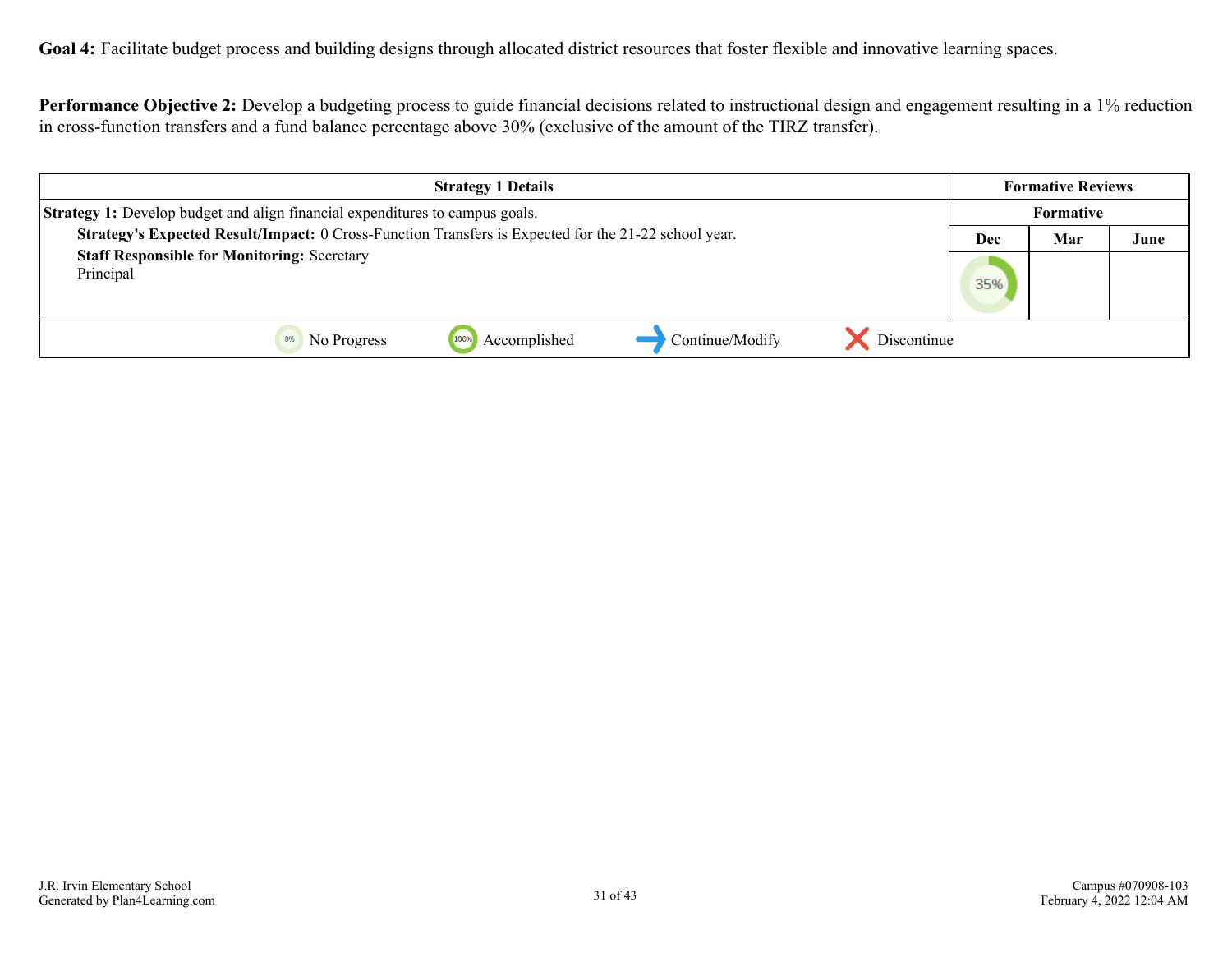**Goal 4:** Facilitate budget process and building designs through allocated district resources that foster flexible and innovative learning spaces.

**Performance Objective 3:** Receive a Superior Rating on the Financial Integrity Reporting System of Texas (the FIRST accountability system).

|                                                         | <b>Strategy 1 Details</b> |                 |             |     | <b>Formative Reviews</b> |      |
|---------------------------------------------------------|---------------------------|-----------------|-------------|-----|--------------------------|------|
| <b>Strategy 1:</b> District level performance objective |                           | Formative       |             |     |                          |      |
|                                                         |                           |                 |             | Dec | Mar                      | June |
|                                                         |                           |                 |             | 0%  |                          |      |
| 0%<br>No Progress                                       | Accomplished<br>100%      | Continue/Modify | Discontinue |     |                          |      |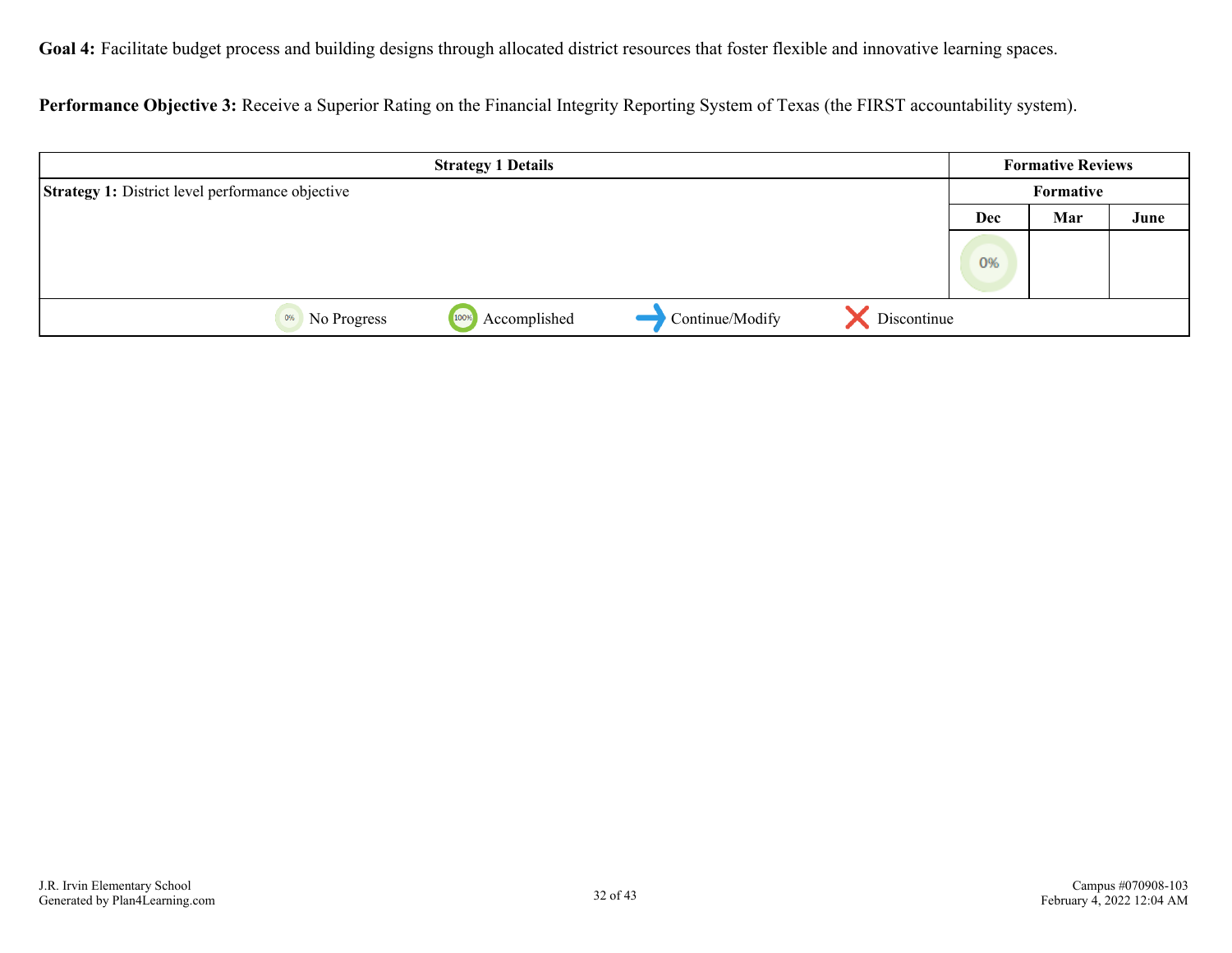<span id="page-32-0"></span>Goal 5: Provide support and resources to cultivate customization and personalization through blended learning opportunities.

**Performance Objective 1:** Deliver a structured professional development plan to support curriculum and technology integration with an increase of 2% of teachers believing the professional development increased the effectiveness of their teaching and learning.

**Evaluation Data Sources:** Anonymous feedback data on all district PD

| <b>Strategy 1 Details</b>                                                                                                                                                                           |    | <b>Formative Reviews</b> |      |  |
|-----------------------------------------------------------------------------------------------------------------------------------------------------------------------------------------------------|----|--------------------------|------|--|
| Strategy 1: Provide structured, timely professional development through iPlan Days, Campus Professional Development, Reading Academy,<br><b>ESL Prep Course, GL Instructional Meetings.</b>         |    | <b>Formative</b>         |      |  |
|                                                                                                                                                                                                     |    | Mar                      | June |  |
| Strategy's Expected Result/Impact: Increase of staff satisfaction on YouthTruth survey in regards to professional development.<br><b>Staff Responsible for Monitoring: iCoach</b><br>Administrators | 0% |                          |      |  |
| <b>ESF Levers:</b> Lever 2: Effective, Well-Supported Teachers, Lever 5: Effective Instruction                                                                                                      |    |                          |      |  |
| Accomplished<br>Continue/Modify<br>Discontinue<br>No Progress                                                                                                                                       |    |                          |      |  |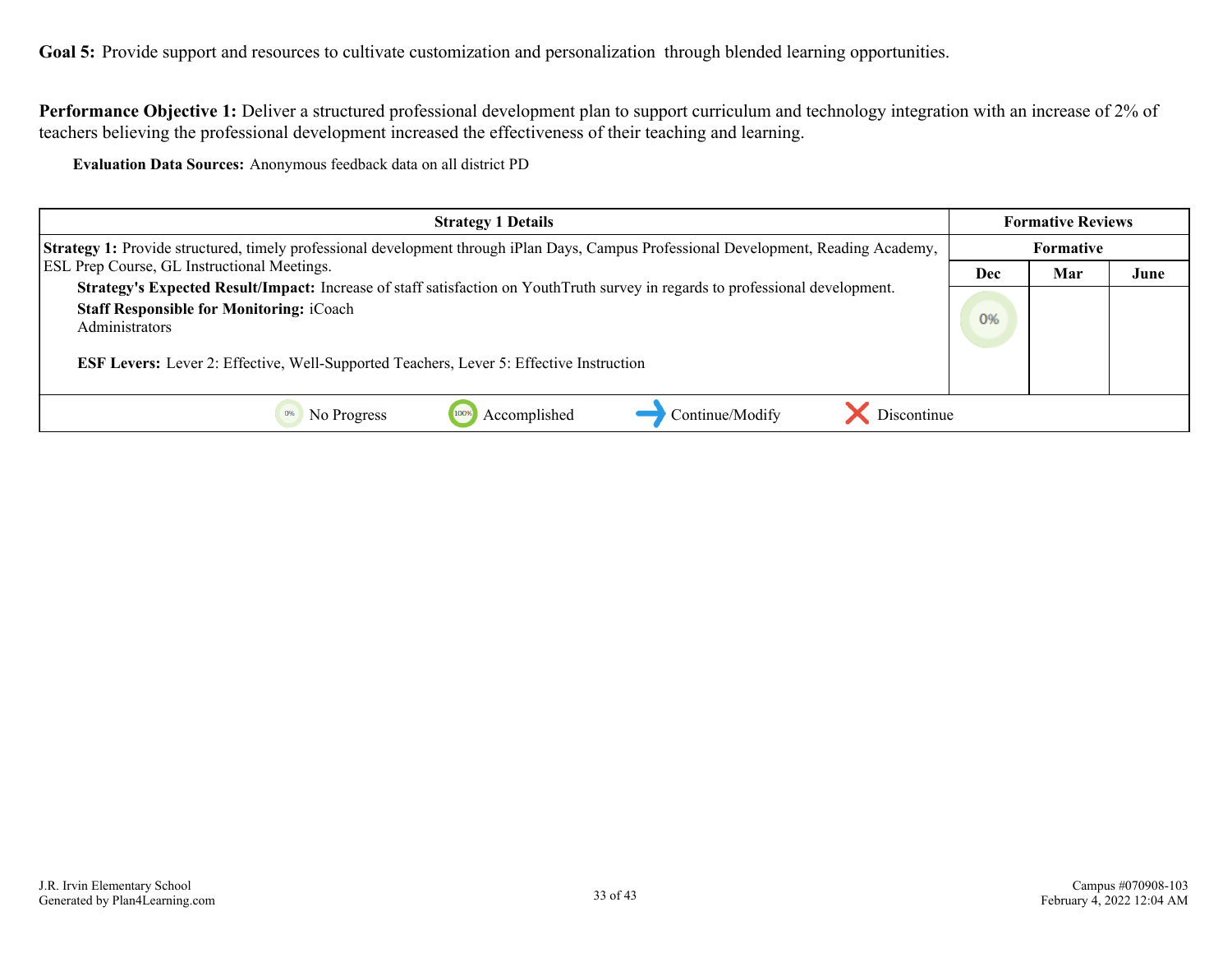Goal 5: Provide support and resources to cultivate customization and personalization through blended learning opportunities.

Performance Objective 2: Provide systems to maximize digital resources for MISD students and staff with a goal to resolve 75% of issues within 24 hours.

| <b>Strategy 1 Details</b>                               |              |                 | <b>Formative Reviews</b> |     |     |      |
|---------------------------------------------------------|--------------|-----------------|--------------------------|-----|-----|------|
| <b>Strategy 1: District Level Performance Objective</b> |              | Formative       |                          |     |     |      |
|                                                         |              |                 |                          | Dec | Mar | June |
|                                                         |              |                 |                          | 0%  |     |      |
| 100%<br>0%<br>No Progress                               | Accomplished | Continue/Modify | Discontinue              |     |     |      |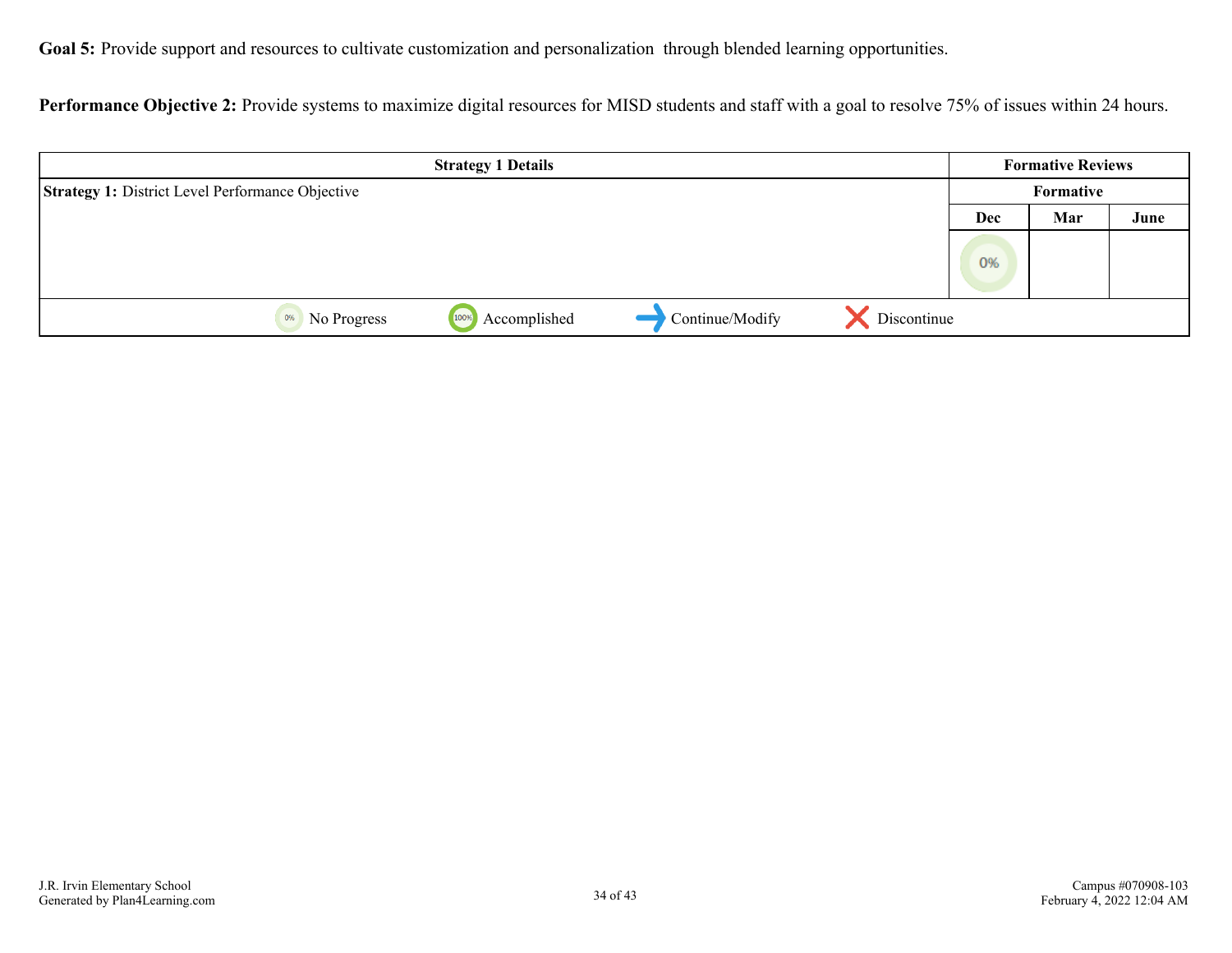Goal 5: Provide support and resources to cultivate customization and personalization through blended learning opportunities.

Performance Objective 3: Develop and implement a plan for the lifecycle of technology resources (e.g. network and physical security infrastructure, end user devices, and software) to anticipate future needs, inform the district budget and future bond referendums to support district goals and standards.

|                                                         | <b>Strategy 1 Details</b> |                 |             |     | <b>Formative Reviews</b> |      |
|---------------------------------------------------------|---------------------------|-----------------|-------------|-----|--------------------------|------|
| <b>Strategy 1: District Level Performance Objective</b> |                           |                 | Formative   |     |                          |      |
|                                                         |                           |                 |             | Dec | Mar                      | June |
|                                                         |                           |                 |             |     |                          |      |
|                                                         |                           |                 |             | 0%  |                          |      |
| No Progress<br>0%                                       | Accomplished<br>100%      | Continue/Modify | Discontinue |     |                          |      |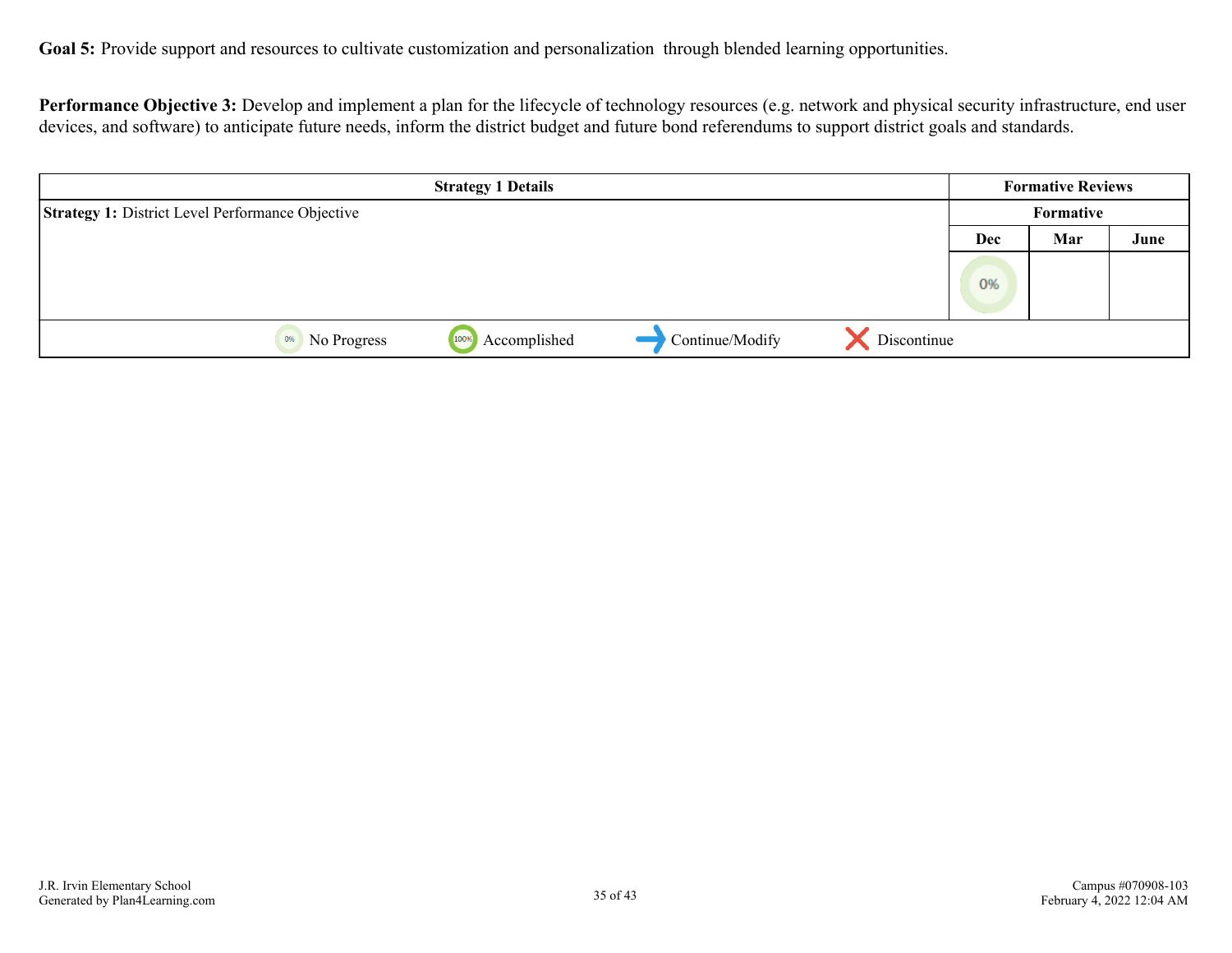<span id="page-35-0"></span>**Goal 6:** Build a strong foundation of the MISD culture through communication and engagement to empower all stakeholders.

**Performance Objective 1:** Promote MISD cultural tenants in our community by highlighting at least four best practices a month aligned with our cultural tenants.

| <b>Strategy 1 Details</b>                                                                                                                     |     | <b>Formative Reviews</b> |      |
|-----------------------------------------------------------------------------------------------------------------------------------------------|-----|--------------------------|------|
| <b>Strategy 1:</b> Staff shout-outs, from Community members, in the Irvin Tribune around the cultural tenants that will be included in weekly |     | Formative                |      |
| newsletters.                                                                                                                                  | Dec | Mar                      | June |
| <b>Strategy's Expected Result/Impact: YouthTruth</b><br>Administrator<br><b>ESF Levers:</b> Lever 3: Positive School Culture                  | 30% |                          |      |
| Discontinue<br>Continue/Modify<br>Accomplished<br>No Progress                                                                                 |     |                          |      |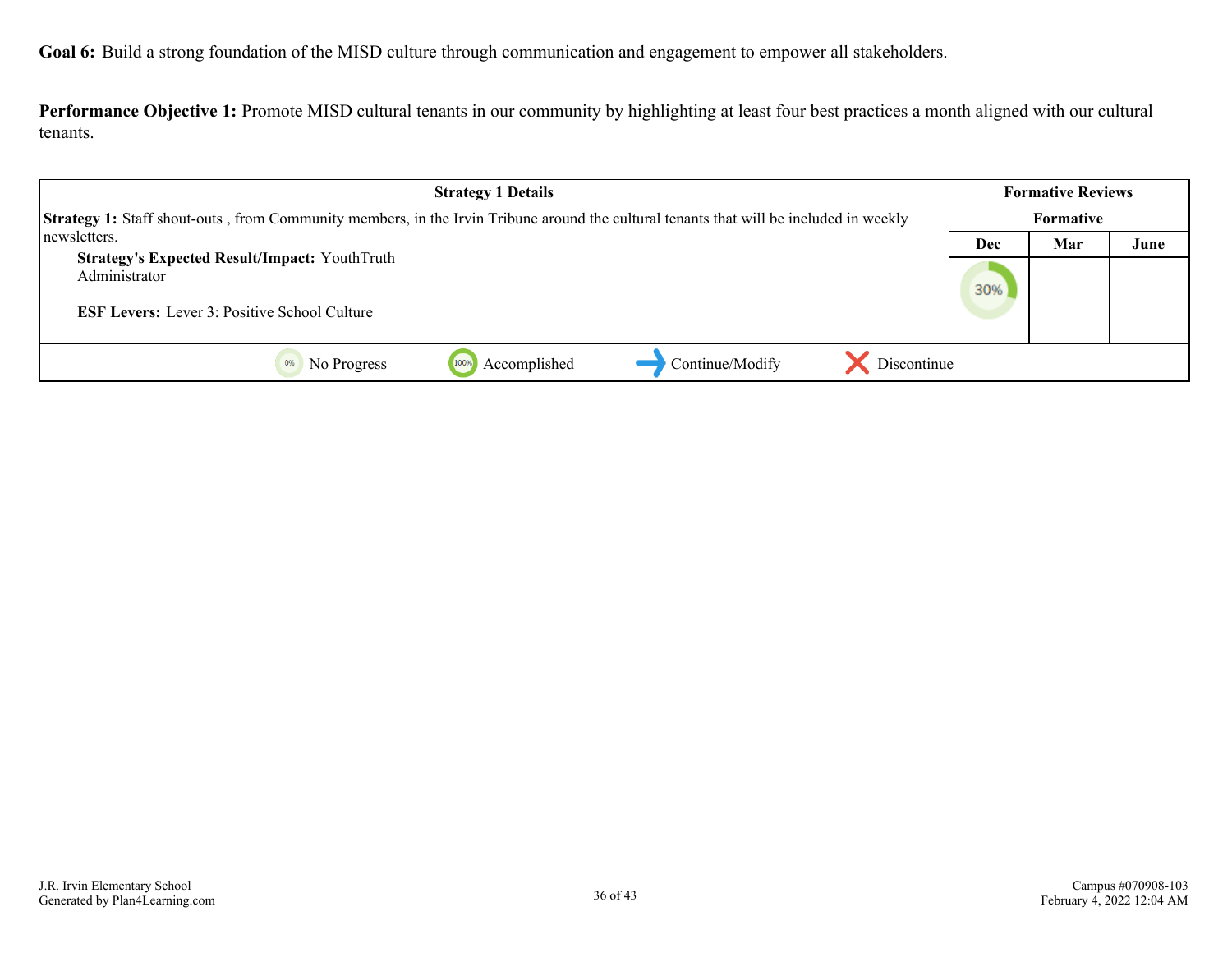**Goal 6:** Build a strong foundation of the MISD culture through communication and engagement to empower all stakeholders.

**Performance Objective 2:** Be aware and collaborate with campuses by meeting with a campus principal twice a month and have weekly campus visits by department staff members.

|                                                         | <b>Strategy 1 Details</b> |                 |             |            | <b>Formative Reviews</b> |      |
|---------------------------------------------------------|---------------------------|-----------------|-------------|------------|--------------------------|------|
| <b>Strategy 1: District Level Performance Objective</b> |                           |                 |             |            | Formative                |      |
|                                                         |                           |                 |             | <b>Dec</b> | Mar                      | June |
|                                                         |                           |                 |             | 15%        |                          |      |
| No Progress<br>0%                                       | Accomplished<br>100%      | Continue/Modify | Discontinue |            |                          |      |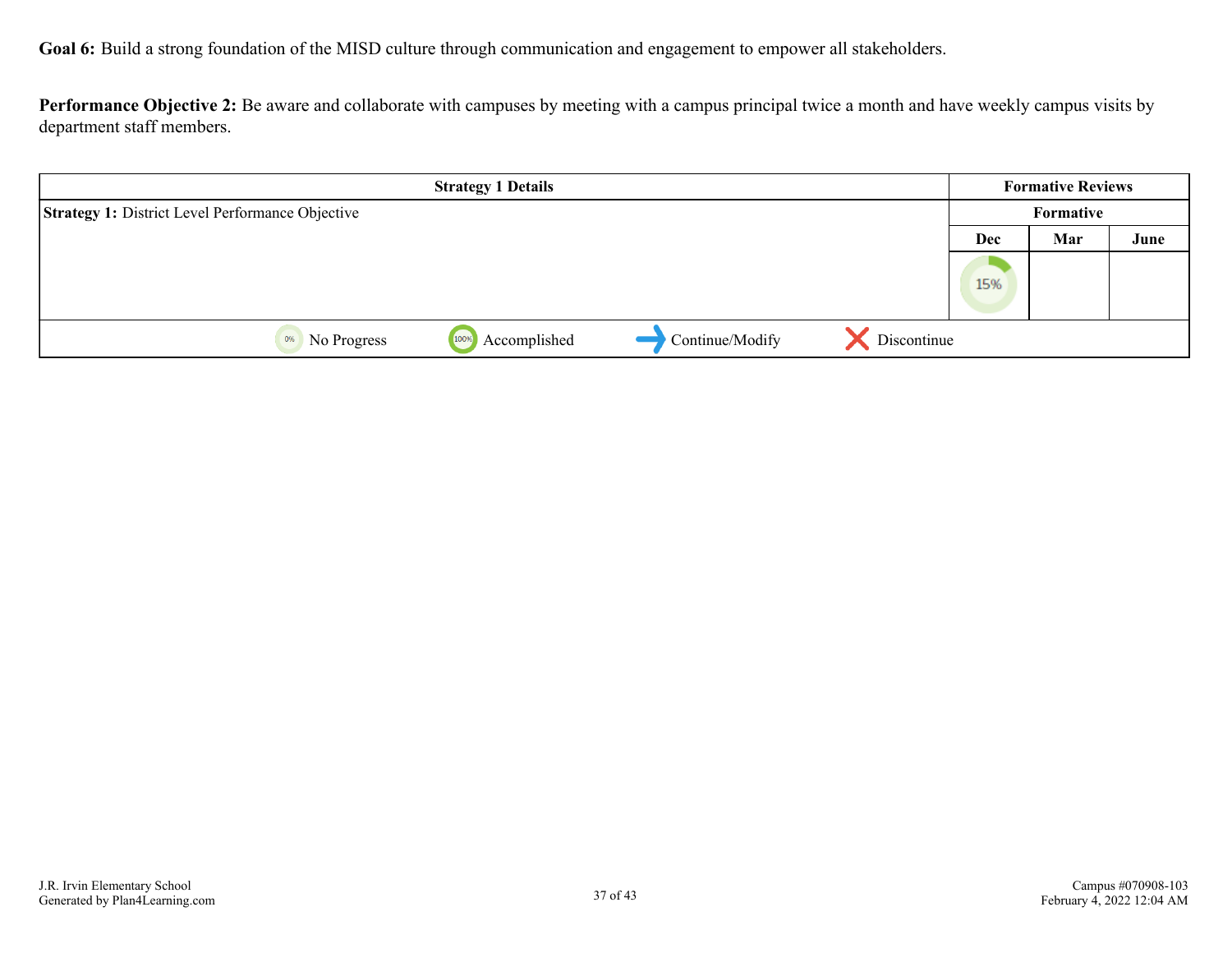**Performance Objective 3:** Manage district website to communicate best with our school community in the most accessible and organized manner through training of all staff who manage website content, by checking and maintaining 100% website compliance, and by improving 2 methods of website accessibility.

| <b>Strategy 1 Details</b>                                                                                                                                                                                                                                |     | <b>Formative Reviews</b> |      |  |
|----------------------------------------------------------------------------------------------------------------------------------------------------------------------------------------------------------------------------------------------------------|-----|--------------------------|------|--|
| Strategy 1: Maintain up-to-date campus website to provide information to all stakeholders.                                                                                                                                                               |     | <b>Formative</b>         |      |  |
| Strategy's Expected Result/Impact: Positive feedback on consistent communication as measured on district survey will increase.                                                                                                                           |     | Mar                      | June |  |
| October 2020<br>% Parents took the Youth Truth survey last year. Previous year data indicated % positives on communication, so the goal will be<br>based on this data.<br>Goal<br>$\%$<br><b>Staff Responsible for Monitoring: LMS</b><br>Administrators | 25% |                          |      |  |
| Accomplished<br>Continue/Modify<br>Discontinue<br>0%<br>No Progress<br>100%                                                                                                                                                                              |     |                          |      |  |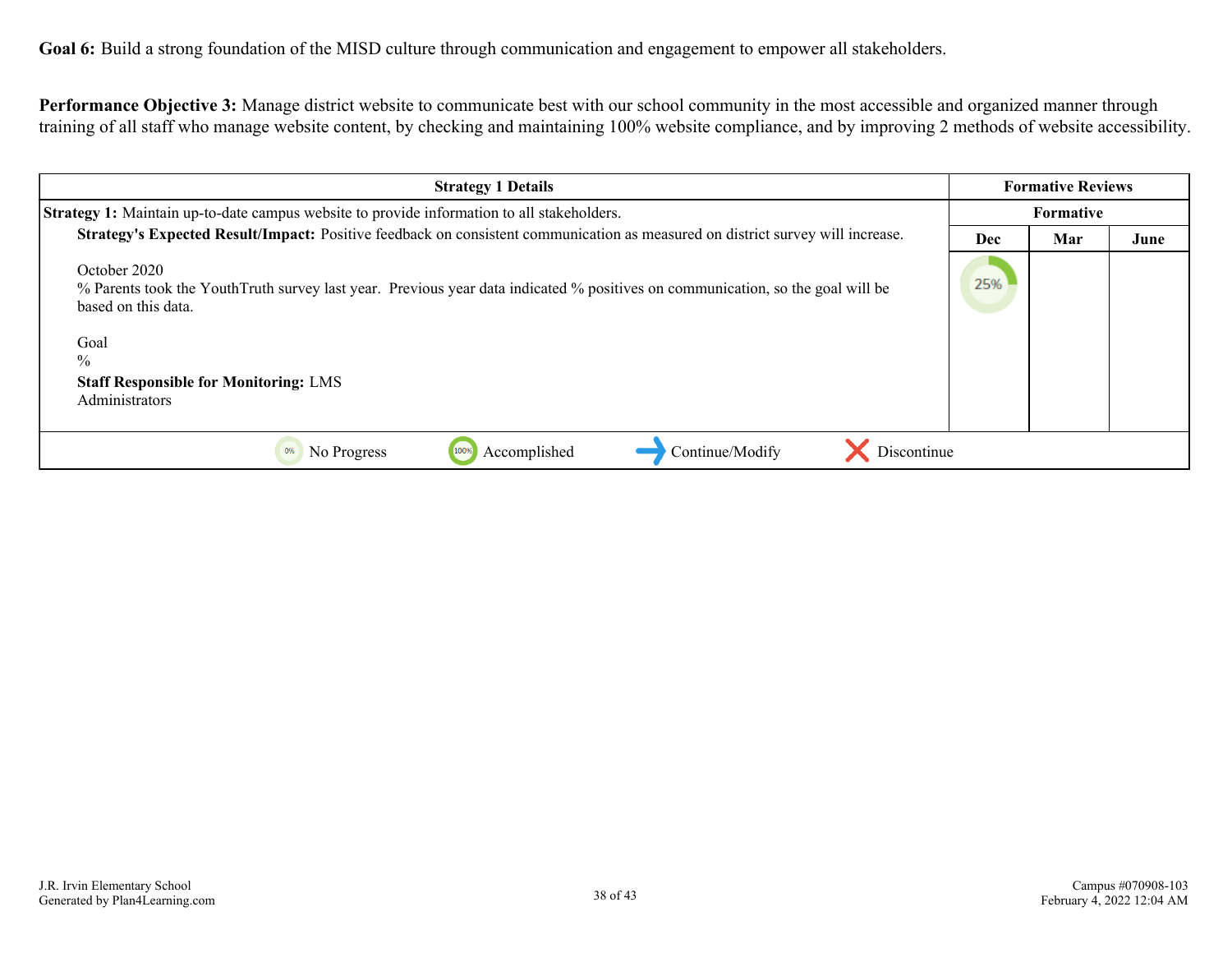**Goal 6:** Build a strong foundation of the MISD culture through communication and engagement to empower all stakeholders.

**Performance Objective 4:** Communicate with the MISD community on a weekly basis to keep information flowing from the district to community members in order to develop trust and transparency.

| <b>Strategy 1 Details</b>                                                                                                                                                                                                                                                                                                                                                                                                                                                         |  | <b>Formative Reviews</b> |      |  |
|-----------------------------------------------------------------------------------------------------------------------------------------------------------------------------------------------------------------------------------------------------------------------------------------------------------------------------------------------------------------------------------------------------------------------------------------------------------------------------------|--|--------------------------|------|--|
| Strategy 1: Share pertinent information a variety of ways (Facebook, Email, Website, Smore, School Messenger)<br>Campus Calendar is Up-To-Date, PTO, Facebook provides updates of upcoming events. Tentative Event calendar published.<br>Monthly Irvin News<br><b>Weekly Irvin Tribune</b><br><b>Strategy's Expected Result/Impact: YouthTruth</b><br><b>BryteBytes</b><br>Consistent communication with stakeholders<br><b>Staff Responsible for Monitoring: Administrators</b> |  | <b>Formative</b>         |      |  |
|                                                                                                                                                                                                                                                                                                                                                                                                                                                                                   |  | Mar                      | June |  |
|                                                                                                                                                                                                                                                                                                                                                                                                                                                                                   |  |                          |      |  |
| Teachers<br>Schoolwide and Targeted Assisted Title I Elements: 3.1 - ESF Levers: Lever 3: Positive School Culture                                                                                                                                                                                                                                                                                                                                                                 |  |                          |      |  |
| Discontinue<br>Accomplished<br>Continue/Modify<br>100%<br>No Progress                                                                                                                                                                                                                                                                                                                                                                                                             |  |                          |      |  |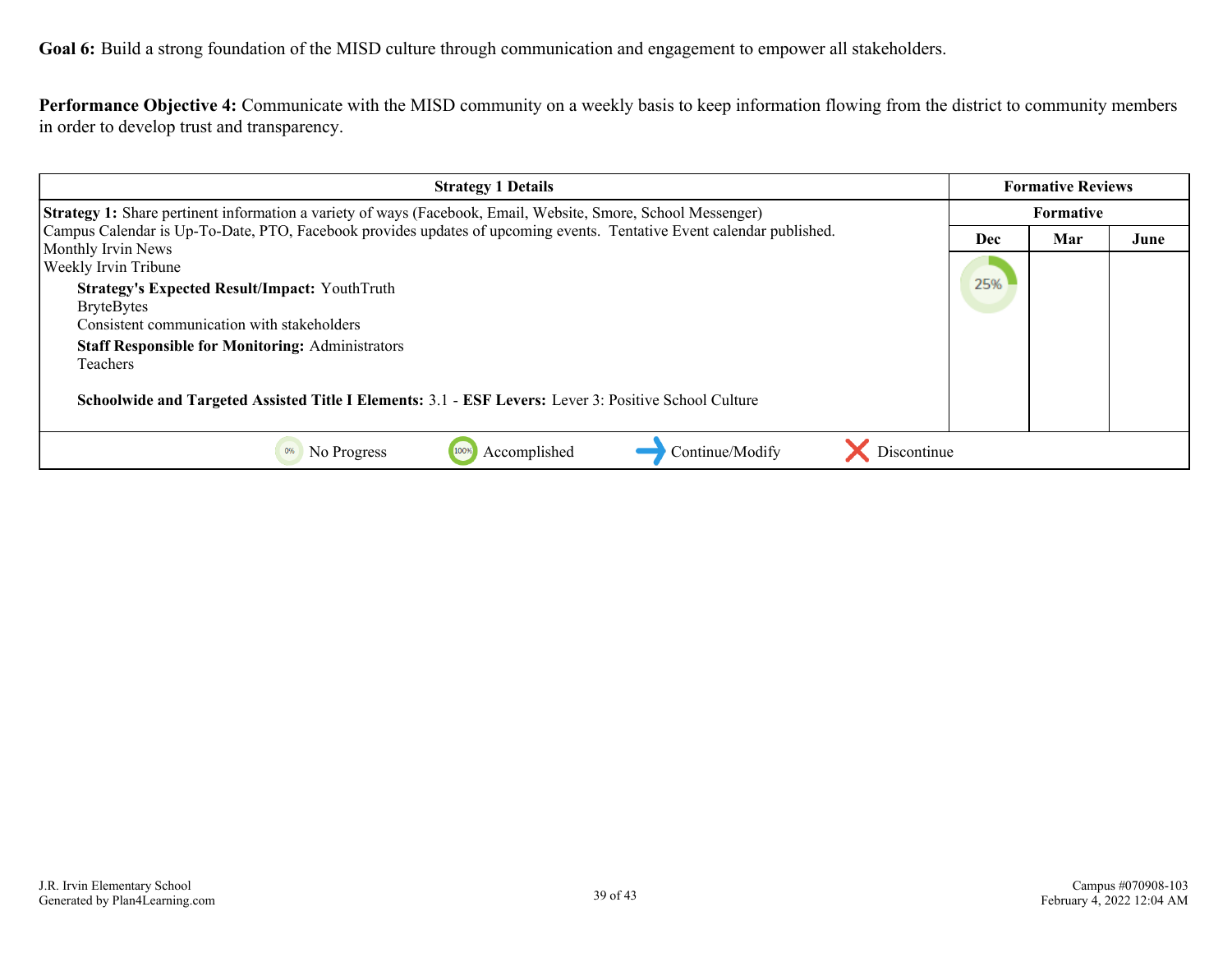## **State Compensatory**

### <span id="page-39-0"></span>**Budget for J.R. Irvin Elementary School**

**Total SCE Funds: Total FTEs Funded by SCE:** 1.79 **Brief Description of SCE Services and/or Programs**

### **Personnel for J.R. Irvin Elementary School**

| Name                 | Position                             | <b>FTE</b> |
|----------------------|--------------------------------------|------------|
| Goldthwaite, Melissa | Counselor                            | 0.14       |
| Graves, Jessica      | Paraprofessional                     | 0.25       |
| Johnson, Julia       | Teacher                              | 0.25       |
| Malone, Shanna       | Social Emotional Learning Specialist | 0.15       |
| West, Matt           | Teacher                              |            |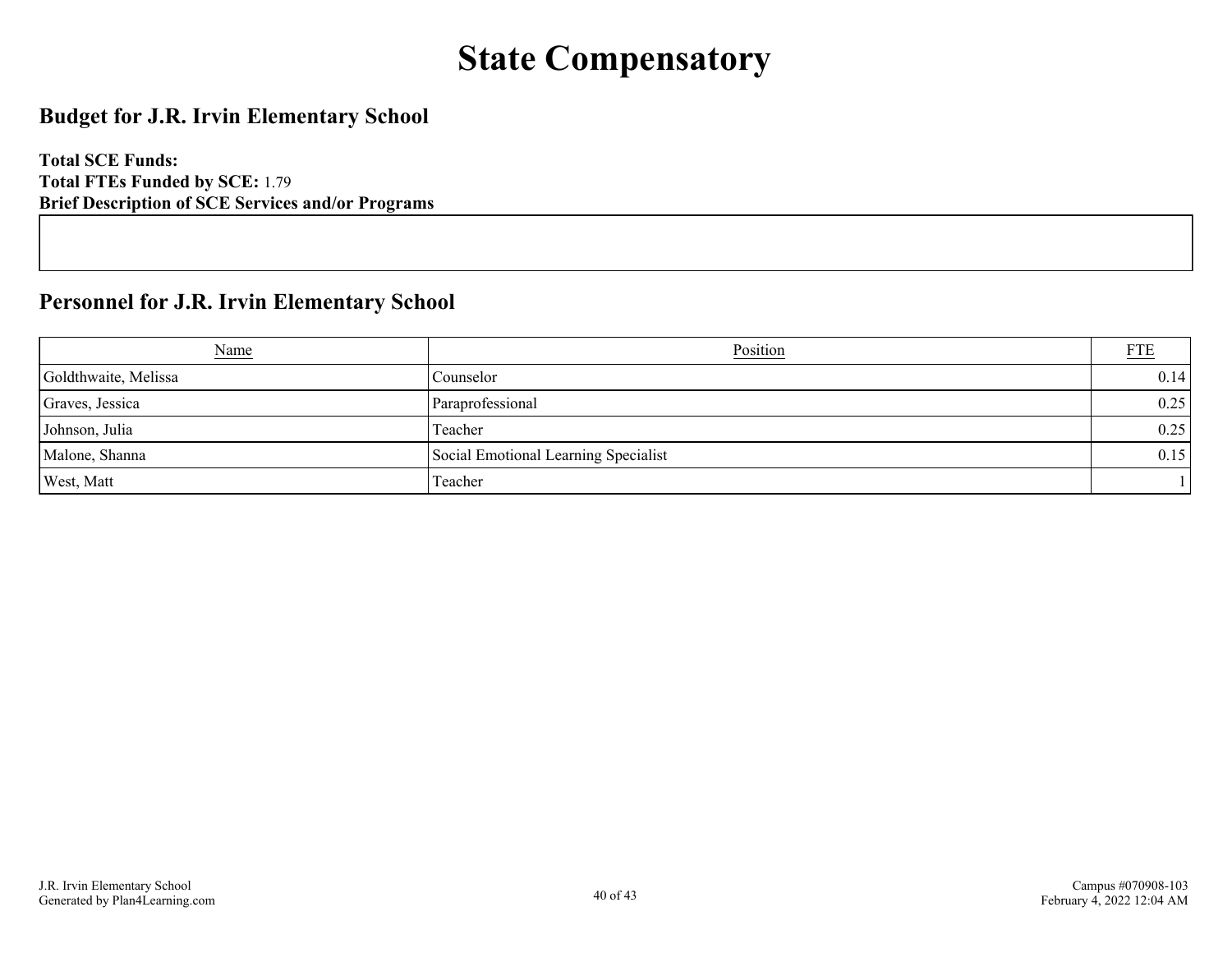## **Title I Personnel**

<span id="page-40-0"></span>

| Name     | POSITIOL | Program | <b>DTP</b><br>L I T |
|----------|----------|---------|---------------------|
| 'Foster, | l m      | Fitle   |                     |
| Lynn     | l eachei | Reading |                     |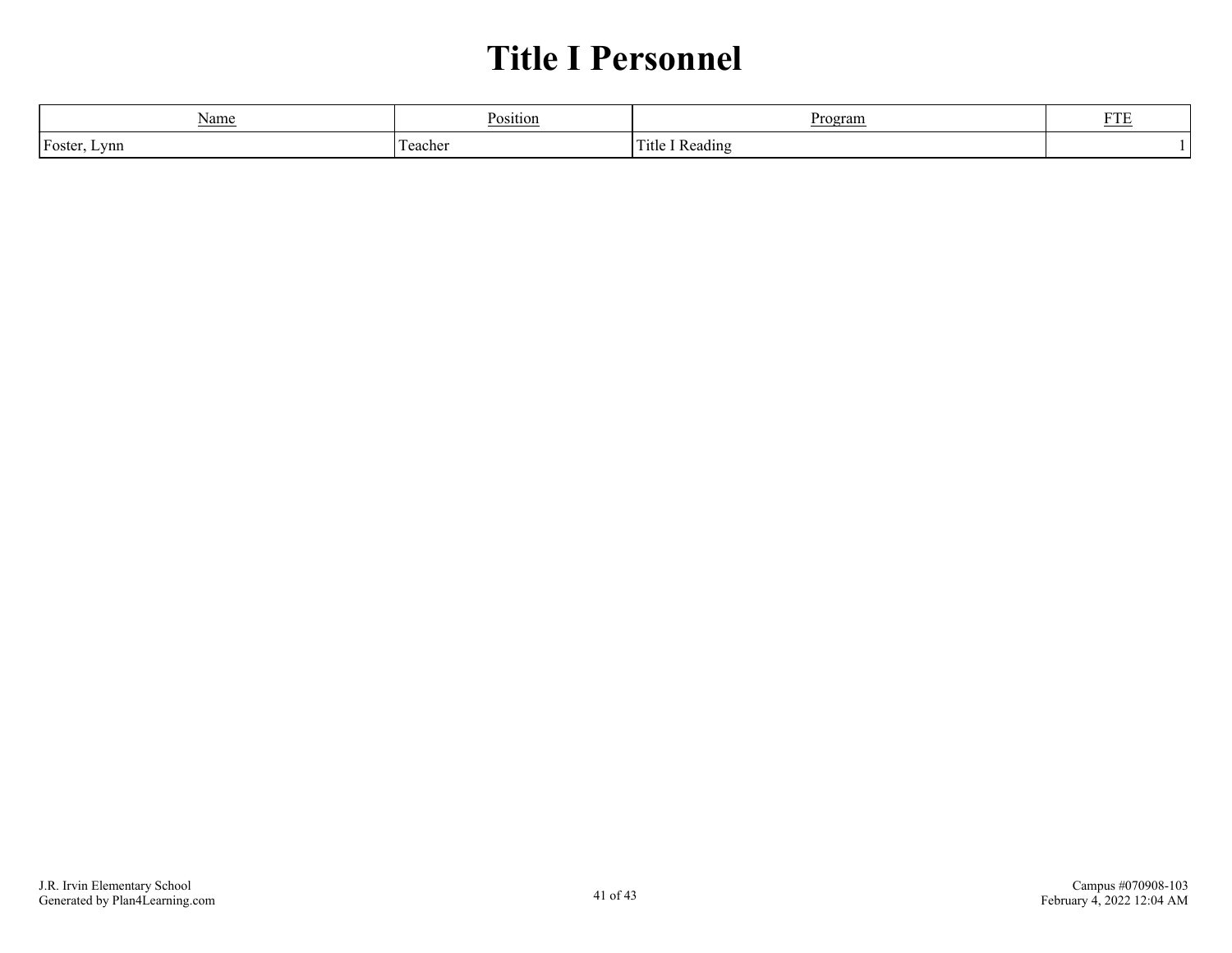# **2021-2022 Site Based Decision Making Team**

<span id="page-41-0"></span>

| <b>Committee Role</b>          | <b>Name</b>      | <b>Position</b>                     |
|--------------------------------|------------------|-------------------------------------|
| Administrator                  | Khourie Jones    | Principal                           |
| Administrator                  | Christy Shelton  | <b>Assistant Principal</b>          |
| Campus iCoach                  | Alyssa Thomas    | iCoach                              |
| Classroom Teacher              | Joshua Marek     | Teacher                             |
| <b>Classroom Teacher</b>       | Sherise Webster  | Teacher                             |
| Non-classroom Professional     | T-Kay Timmerman  | Librarian                           |
| Non-classroom Professional     | Elizabeth Adkins | Counselor                           |
| Committee Member               | Alexia Jordan    | Community in Schools Representative |
| Parent                         | JaMesa Robinson  | Parent                              |
| <b>Business Representative</b> | Francie Walker   | Parent                              |
| Community Representative       | Dawn Sanders     | Parent                              |
| Parent                         | Alexis Reed      | Parent                              |